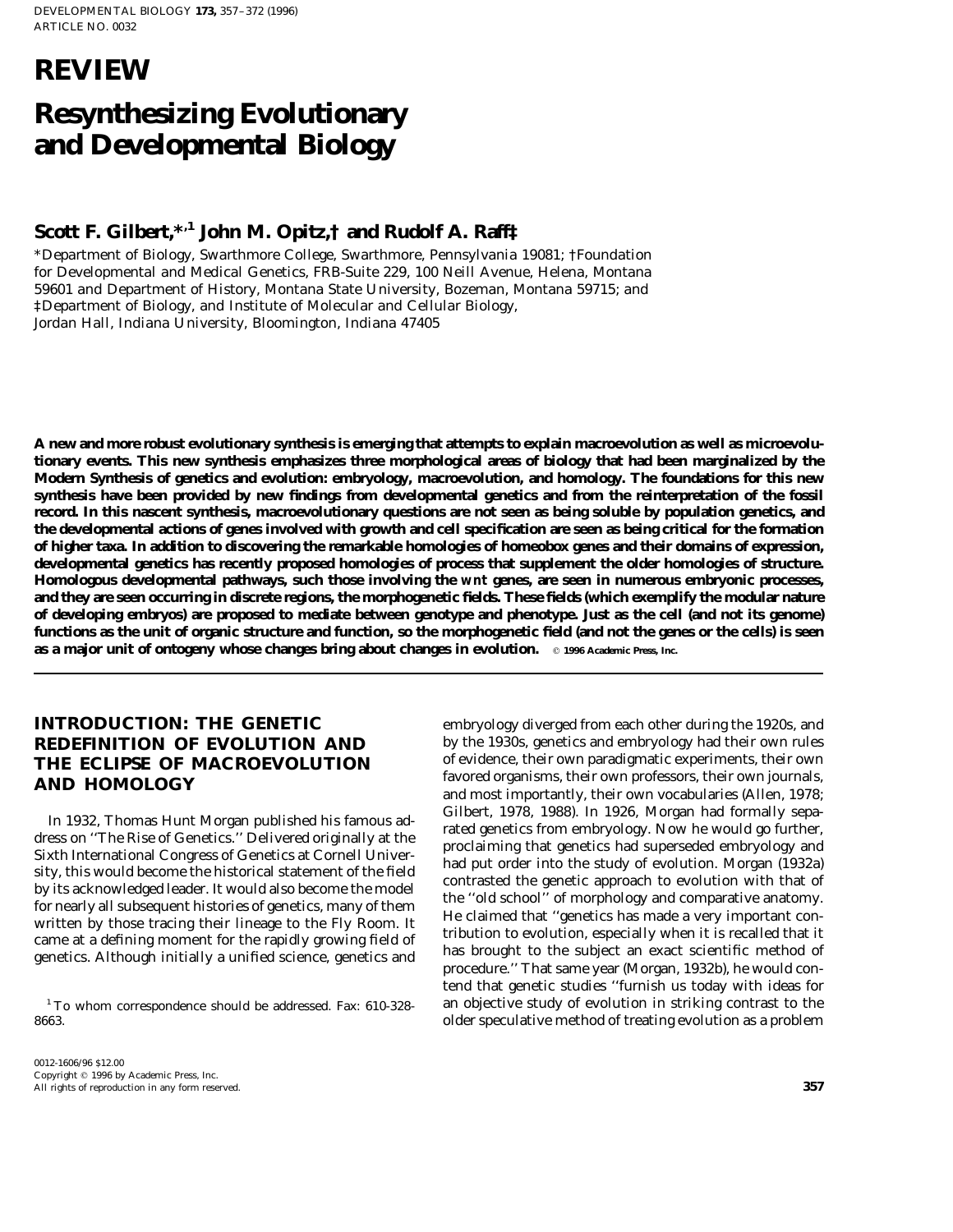ried this idea further and took the bold step of redefining shown, Dobzhansky and others viewed the population geevolution as changes in gene frequency. Instead of being a netic model of adaptation as undermining the racial and phenotypic science analyzing changes in fossil morphology, class associations of ''fitness.'' Moreover, there was the embryonic structures, or the alterations that make a struc- threat of Creationism. In the United States, evolution is still ture adaptive in a particular environment, evolution be- so suspect that no National Science Foundation program is came the epiphenomenon of the genetics of populations. designated as ''Evolutionary Biology.'' In the 1930s and The changes in gene frequency inferred by melanotic moth 1940s, it was even more suspect. Genetics, however, was wings or beetle elytra could model how fish gave rise to (and is) seen as being true and economically important. If amphibians. The Modern Synthesis supported population evolution were merely ''a change in the genetic composition genetics as the major focus of evolutionary science and of a population,'' then evolution is a mathematically proven viewed genetics as ''Darwin's missing evidence'' (Ket- fact. Evolution is nought but genetics writ large. In the Sotlewell, 1959). Thus, evolution could be competely ex- viet Union, the same phenomenon occurred in reverse. Ofplained by the mutation and separation of genes. Numerous ficial ideology held Darwinism in enormous respect, but biologists, especially paleontologists and the Soviet school Genetics was a suspect bourgois science. By identifying geof population biology, had argued against this view. I. A. netics with Darwinism, genetics was allowed to operate (at Filipchenko (1929) coined the terms microevolution and least for a time) in the Soviet Union (Adams, 1990). macroevolution and argued that one could not be inferred Genetics also provided a mechanism for evolution when the accumulation of minute selectable changes over mil- E. Haeckel, E. Metchnikoff, A. Weismann, W. K. Brooks, gists retreated into their museums (Adams, 1990). Popula- mental syntheses, and by the 1930s, this synthesis had betion genetics became the predominant explanatory mode come both racist and scientifically untenable (see Gasman, evolution falls within the province of population genetics.'' ing new to substitute for this discredited notion. In fact, by the microevolutionary processes that gives rise to varie- ogy—which had previously been the ''handmaid'' to evolucroevolution. That is, the origins of higher taxa can be ex- major source of evidence—gave way to genetics. plained by population genetics. One obvious and immediate casualty of this replacement

tion genetic approach to evolution. First and foremost, it completely explainable by the processes of microevolution. got results. One could not expect to see species or phyletic It had no status of its own. Another casualty of the populachange over a lifetime, but microevolutionary changes tion genetical approach to evolution was the notion of hocould be observed in the field or in the laboratory. Moreover, mology. Homology was popularized by Darwin's major adunlike most of biology, these results were phrased in the versary, Richard Owen (1849), who saw homologous strucunambiguous language of mathematics. There were also tures as representing the same organ in all its variety of social factors that hastened the hegemony of genetic ap-<br>forms and functions. It thereby related organisms to one genetic approach to evolution was readily funded by the legs in humans were not only *serially homologous* to each Atomic Energy Commission. Whereas most evolutionary other within the organism, but also *specially homologous*

of history.'' No wonder paleontologists such as W. K. Greg- studies had difficulty getting funds and students, concerns ory (1917) had written about ''genetics *versus* paleontol- about the genetic effects of radiation enabled Dobzhansky ogy'': Morgan believed that Genetics brought evolutionary and others a constant supply of money and graduate stubiology out of natural history into the domain of science. dents (Beatty, 1994). Second, the linkage of evolution and In 1937, Morgan's student, Theodosius Dobzhansky, car- genetics fit into certain social agendas. As Paul (1988) has

from the other. Microevolution concerned the origin of vari- no other mechanism was available. If there were a ''Modern eties and races within species. Macroevolution concerned Synthesis'' between genetics and evolution, there had to the origins of higher taxa. Originally, H. F. Osborn (1925), have been some ''*Unmodern* Synthesis'' that it replaced. G. G. Simpson, and other American paleontologists did not This Unmodern Synthesis was the notion that evolution accept the view that the fossil record could be explained by was caused by changes in *development.* The syntheses of lions of years. But eventually, the Soviet school of popula- and others were that of evolution and *embryology.* Haecktion genetics was liquidated, and the American paleontolo- el's Biogenetic Law had superseded all the other developfor evolutionary biology, and by 1951, Dobzhansky could 1971; Gould, 1977). It was an easy target for both geneticists confidently declare, ''Evolution is a change in the genetic and embryologists (such as W. Garstang and N. J. Berrill) to composition of populations. The study of mechanisms of destroy. But in the 1930s and 1940s, embryology had noth-Thus, evolution was seen as a subset of the formal mathe- embryologists were no longer interested in evolution and matics of population genetics (see Gottlieb, 1992), and there had separated themselves from evolutionary biology in an was nothing in evolutionary biology that fell outside of it. attempt to become "more scientific", i.e., experimental (Al-One of the major tenets of the Modern Synthesis has been len, 1978; Maienschein, 1991). Genetics readily filled this that of extrapolation: the phenomena of macroevolution, vacuum, and the Modern Synthesis substituted genetics for the evolution of species and higher taxa, are fully explained embryology as the motor for evolution. Thus, embryolties within species. Macroevolution can be reduced to mi- tion (Baldwin, 1902) and which Darwin perceived as his

There were several reasons for the success of the popula- was the autonomy of macroevolution. Macroevolution was proaches to evolution over any other. First, the population another by particular affinities of structure. The arms and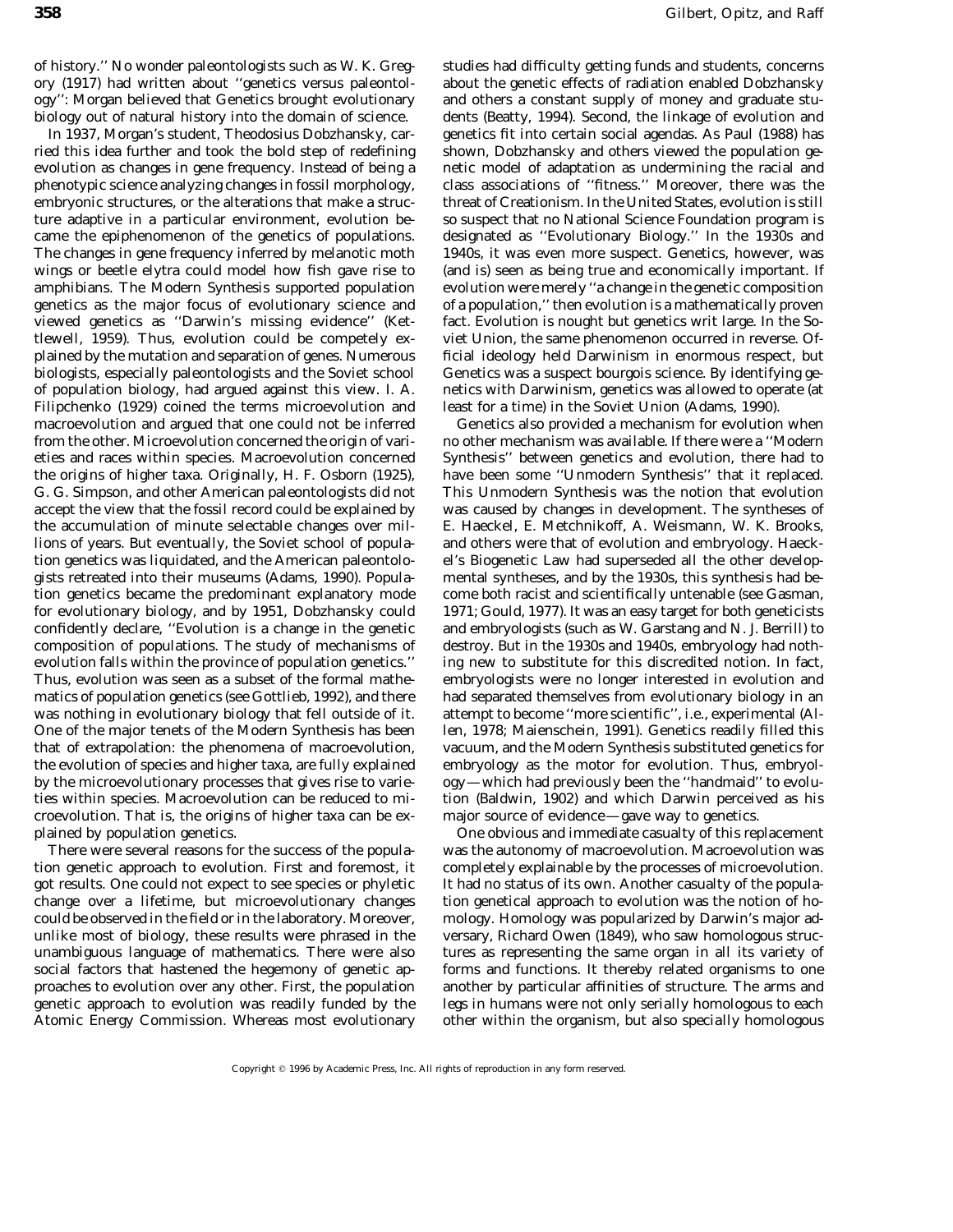to ''the fore- and hind-limbs of Beasts, the wings and legs through the middle of the 1930s, embryology experienced in Bats and Birds, and the pectoral fins and ventral fins a Renaissance (see Oppenheimer, 1966). This was the age of fishes.'' (Evolutionary biologists would now call these of Spemann's laboratory and the foundations of the Orgastructures *historically* homologous or *orthologous.*) Indeed, nizer; it was the age of Harrison's demonstration of limb the *general homologous* plan of all vertebrates could be polarity and of Hamburger's and Weiss' studies on neuron discerned by anatomical studies. Thomas Huxley (1858) growth and specificity; it was the time of Hörstadius' and emphasized that these homologies were often seen more Childs' gradients, Willier and Rawles' demonstration of the clearly during developmental stages of these organisms, and neural crest cell migrations, and Witschi's observations of Charles Darwin used homologies to indicate common de- sex determination and gonad differentiation. Needham, scent (as opposed to Owen's view that they indicated con- Waddington, and Brachet were constructing a biochemical struction on the same rational plan). However, homologies embryology, and it appeared as if the basis of morphogenesis merely offered evidence for the *operation* of evolution. They was going to be discovered. The research program of this did not provide a *mechanism* for evolution. Natural selec- optimistic and robust embryology was *Gestaltungsgesetze,* tion and sexual selection, the two mechanisms favored by the attempt to discover the laws of ordered form (Needham, Darwin, were both based on adaptations in organisms 1931). The basic paradigm of embryology, the idea that gave within a species competing for reproductive success. Com- it structure and coherence, was the *morphogenetic field.* petition would create new forms out of old ones. Evolution It is difficult to realize how powerful the concept of the depended upon intraspecies *differences* between organisms, morphogenetic field used to be. It was one of those notions not interspecies *similarities.* And genes manifested them- that was so powerful as to be assumed rather than continuselves as differences. Homology—and the construction of ally proven (Oppenheimer, 1966). To Needham (1950), the phylogenetic trees based on common embryonic struc- field gave ''powerful aid to the codification of *Gestaltun*tures—seemed old-fashioned and unscientific compared to *gsgesetze.* . . .'' The concept of morphogenetic fields the mathematical elegance of population genetics. within the embryo was postulated by Boveri (1910; see

onic homologies were going against the grain of the ''new'' Gurwitsch (1910, 1912, 1922), who initially called them evolutionary biology. This is clearly seen in the Marine *Geschehnsfeld* and *Kraftfeld,* and finally (1922) *Em-*Biology Laboratory Lectures of 1898. One of the speakers, *bryonales Feld.* This idea was popularized through the limb embryologist E. B. Wilson, delivered a classic paper on ''Cell transplantation experiments of Harrison (1918; see Haralineage and ancestral reminiscences,'' demonstrating that way, 1976). Harrison demonstrated that the newt neurula the cleavage of flatworms, molluscs, and annelids all shared contained two discs of cells which could form a forelimb a homologous pattern. Thus, a ''gap'' that seemed ''hope- when transplanted to another region of the embryo. Morelessly wide" was finally "bridged." He was followed by an over, cells within this field could regulate. If a limb field equally famous embryologist, F. R. Lillie, who also spoke on were cut in half and the two halves transplanted to different molluscan cleavage. However, Lillie discussed deviations in locations, each half would form a complete limb. Conembryonic development which produced selectable adapta- versely, if two half-limbs were grafted together in the same tions. He argued that ''modern'' evolutionary biology would orientation, the fields could regulate to form one normal do better to concentrate on changes that enabled organisms limb. If undetermined cells or tissues were introduced into to survive in particular environments than to focus on an- the field domain, they became organized and incorporated cestral homologies that united animals into lines of descent. into the limb. Harrison (echoing Driesch) called this a ''self-Homology was moving into the background. differentiating equipotential system.'' Harrison's friend,

netics, then a similar change happened to embryology. The that any cell was defined by its position within its respecstory of the dismissal of embryology from the Modern Syn- tive field. thesis has been repeated many times (e.g., Hamburger, 1988; The morphogenetic field—like the terms homology or Gottlieb, 1992), but the reasons for this removal remain gene—meant somewhat different things to different people. obscure. We will try to show here that there are several This might be expected when the term is applied to systems reasons why embryology could not fit into the synthesis as diverse as regenerating planaria, neural induction, and and one of them was that its main explanatory entity, the limb determination (see Herrmann, 1964). Like an electromorphogenetic field, was viewed as a threat to the gene as magnetic field, the term denoted both informational and the unit of ontogeny and phylogeny. From the 1920s regional relationships. Needham (1950) approved of the use

Indeed, even before the rise of genetics, studies of embry- Sander, 1994) and given explicit definition by Alexander Hans Spemann (1921), reinvented this concept as an *Organisationsfeld* and said that the dorsal blastopore lip estab-THE GENETIC REDEFINING OF lished such a "field of organization." Paul Weiss (1923)<br>EXPERIMENTAL EMBRYOLOGY: THE would come to similar concepts and names (perhaps inde-<br>ECLIPSE OF THE MORPHOGENETIC FIELD theoretical basis. logical information, bound by physical substrates. The com-If evolution became an epiphenomenon or subset of ge- ponents of these fields created a web of interactions such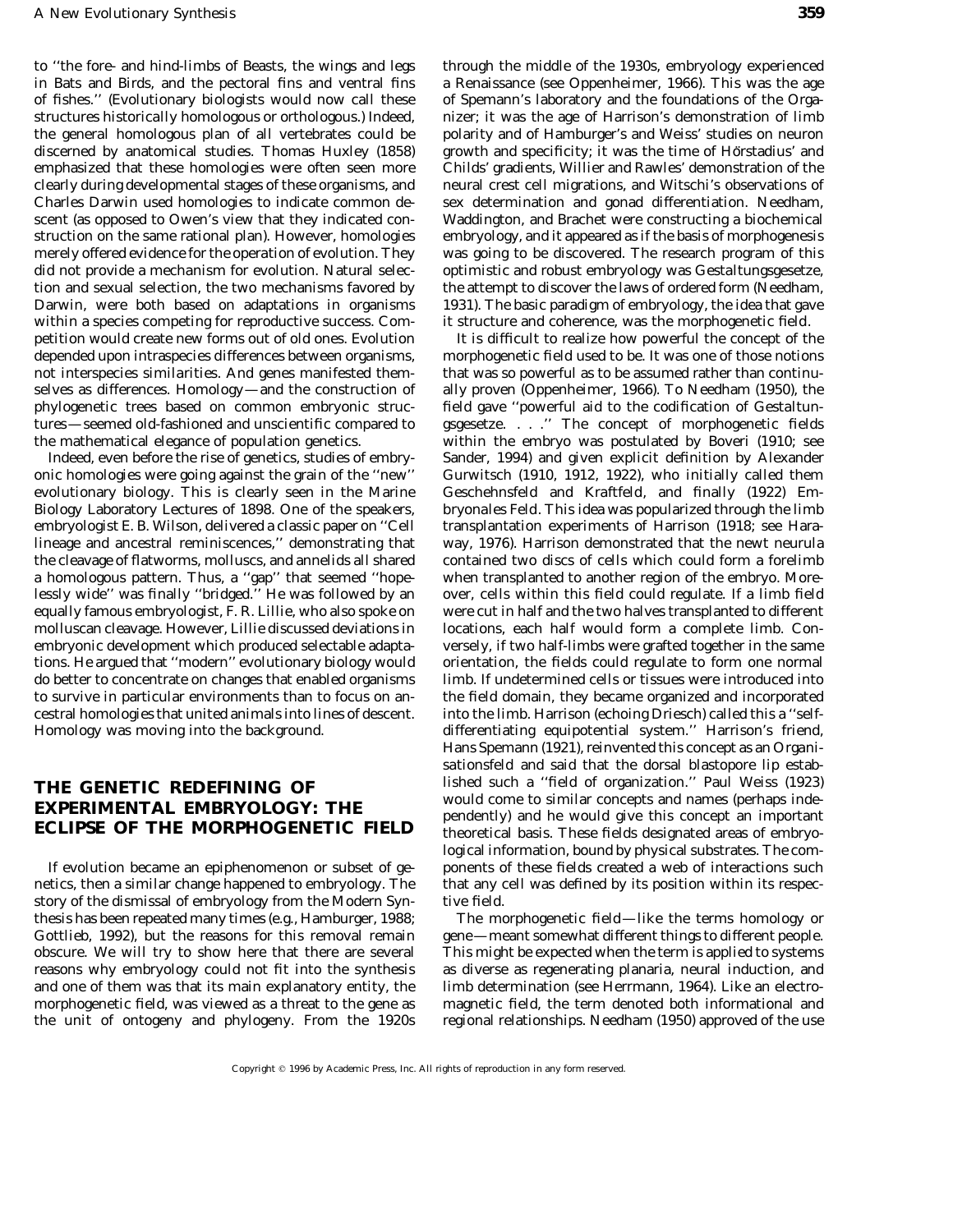the views of Spemann, Waddington, and Weiss in the fol- prevented from re-fusing, each portion would form a new lowing definition: and complete head. Child (1915, 1941) showed that there

in other parts of the system. The field effect is constituted by their he felt, was just a symbol to indicate the direction and several equilibrium positions. A field is bound to a particular sub-<br>several equilibrium posit several equilibrium positions. A field is bound to a particular substratum from which a dynamic pattern arises. It is heteroaxial and related, but competing, notions of what exactly a field was. heteropolar, has recognizably distinct districts, and can, like a mag-<br>
Then, as Opitz (1985) remarked, netic field, maintain its pattern when its mass is either reduced or increased. It can fuse with a similar pattern entering with new<br>material if the axial orientation is favorable. The morphogenetic history, the gradient-field, or epimorphic field concept, as embodied<br>gradient is a special

Paul Weiss' textbook "Principles of Development" (1939) Western biologists. popularized the field concept and used it as an organizing principle for all of embryology. Weiss noted that ''the field What destroyed the morphogenetic field? One answer is concept has been extensively adopted by embryologists,'' that nothing destroyed the morphogenetic field. No data and he set out to provide some structure to this flexible were presented arguing that the idea was wrong or that concept. His concept of the field was based on purely empir- fields did not exist. Rather, the morphogenetic field was ical evidence, and he concluded that the field had the attri- eclipsed and ignored. There were several reasons for this butes of individuality, heteropolarity, and gradation. More- eclipse. First, biochemical techniques were not good enough over, not only did most developmental phenomena show to enable embryologists to examine field phenomena such these field properties, but the field had a real, physical, exis- as limb polarity, neural tube patterning, and so forth. Sectence. ''The field concept is not only a useful circumlocu- ond, there was the decline of funding for biological sciences tion, but an expression of *physical reality.*'' This elevated in Europe, especially in Germany, which had been the intelthe field to ''the dignity of an *object* of *research,*'' and it lectual and institutional base of embryology. Third, there imposed a duty to study it just as one would study any was the rise of genetics with its alternative program for newly discovered natural phenomenon. ''If the term field development. This last point is critical, for just as evolution were mistaken for a sort of narcotic devised to appease the became redefined as the study of changes in gene *frequency,* mental discomfort arising from our profound ignorance of so embryology became redefined as the science studying the problem of organization, its use would be highly inexpe- changes in gene *expression* (Morgan, 1934). Since morpho-

fields existed a related model, the *gradient-field.* This was came synonymous with cell differentiation, and by 1948, the brainchild of Gavin de Beer and was popularized in Hux- Sol Spiegelman could argue that cell differentiation was ley and de Beer's ''Elements of Experimental Embryology'' synonymous with differential protein synthesis and could (1934). Such a gradient-field would combine the morpho- be studied more readily in *Escherichia coli* or yeast than in bertis and co-workers (1991) have noted, this concept had be seen as being caused by small changes in the gene expresthree sources of evidence. First, the was the *Gefall* (gradient) sion, just as the evolutionary alterations of complex morhypothesis of Boveri, whereby differential concentrations phology could be effected by the accumulation of small gene of substances could determine cell fate. Second, there were changes. Thus, two phenotypic sciences, embryology and the experiments of Swett (1923) which showed that the evolution, were given new, genotypic, definitions (see Gilmaximum forelimb-forming ability is found in the antero-<br>bert, 1996a). dorsal region of the forelimb field and decreases gradually The Genetics program of biology was in direct opposition from there to the rest of the field. Third, experiments on to the concept of morphogenetic fields. Morgan, who had regenerating planaria showed that whether a particular once been second only to C. M. Child in his publication group of cells regenerated a head or a tail depended solely record on gradient fields, blocked the attempts of Child and on the cells attached to it. If the cells were at the anterior his students to publish their findings. Morgan considered tip of the amputation, they became head; if they were at such work old-fashioned and not good science (Mittman and the posterior end of the amputation, they became tail. More- Fausto-Sterling, 1992). Indeed, Mitman and Fausto-Sterling over, if both head and tail were cut off the planarian, which- (1992) conclude that Morgan was so adamant about ridiculever cells were anterior formed head; whichever were poste- ing the field notion because in the 1930s, *the morphogenetic* rior formed tail. The field-like nature of this phenomenon *field was an alternative to the gene as the unit of ontogeny.*

of fields to explain embryonic phenomena, and he combined was shown by making deep cuts into the head region. If was an axial gradient to this regeneration potential. The A morphogenetic field is a system of order such that the positions<br>taken up by unstable entities in one part of the system bear a<br>definite relation to the position taken up by other unstable entites<br>definite relation to th

seems to have simply vanished from the intellectual patrimony of

dient.'' genesis was subsumed in the larger category of gene expres-In addition to Weiss' highly interactive, ecosystem-like sion, fields were not needed. Eventually, embryogenesis begenetic field concept with the gradient concept. As De Ro- metazoan embryos. The formation of complex organs could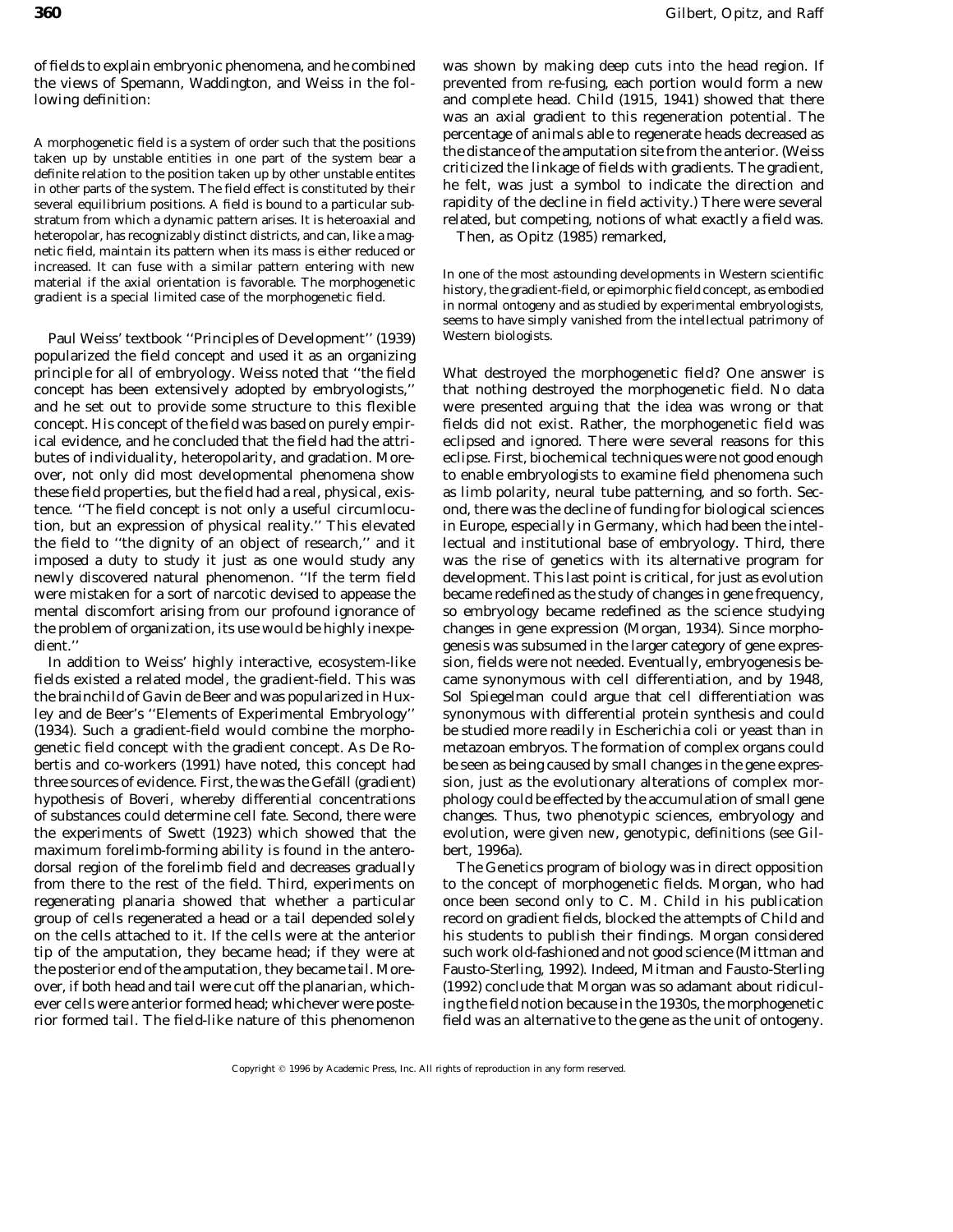Neither field nor gene had been seen. Both were postulated superior to the collecting and describing that characterized on the results of experimental data. Both sought to explain genetics and evolution. inheritance. In planaria, the inherited information could be De Robertis and colleagues (1991) have suggested that seen in the gradient which enabled the organism to form a morphogenetic fields disappeared from the literature behead at one end and a tail at the other. Upon splitting, each cause they were abstract, almost metaphysical, conceits half inherited the ability to make a whole and properly that could only be revealed experimentally. However, at organized animal. In *Drosophila*, several generations of flies the time, morphogenetic fields were no more abstract than could inherit a trait according to strict statistical laws, sug- genes, and even geneticists such as Bateson and Goldgesting the involvement of nuclear chromosomes. The gene schmidt admitted that the gene was a metaphysical concept and the field were in opposition. whose physical reality remained in doubt. Oppenheimer

possible to-day to bridge the gap between gene and character, but despite its high-sounding name of *Entwicklungsmechanik* nothing By the late 1930s, evidence was obtained for genetically that was really quantitative or mechanistic was forthcoming. In- controlled programs of embryogenesis (Morgan, 1934; stead, philosophical platitudes were invoked rather than experi- Schultz, 1935; Beadle and Ephrussi, 1937), and mutations

fashioned, mystical, and metaphysical, enemies to good sci- rise of Genetics. ence. Because of these characteristics, they had failed to achieve their goal of linking genes and characters. But this was Morgan's rhetoric; it was never the goal of most embry- **THREE RE-DISCOVERIES** ologists. Embryologists (as R. Goldschmidt noted in 1940) had not been interested in gene expression; they had other The Modern Synthesis is a remarkable achievement. problems (induction and morphogenetic fields in the pro- However, starting in the 1970s, many biologists began quesgram of *Gestaltungsgesetze*) to keep themselves occupied. tioning its adequacy in explaining evolution. Genetics Morgan presented no evidence against fields or gradients might be adequate for explaining microevolution, but mi- (see Gilbert, manuscript submitted for publication). Rather, croevolutionary changes in gene frequency were not seen these concepts were viewed as being mystical, holistic, rel- as able to turn a reptile into a mammal or to convert a ics of the past, not to be taken seriously in the new gene- fish into an amphibian. Microevolution looks at adaptations based reductionist biology. that concern only the survival of the fittest, not the arrival

more intellectual than...a game of cards.'' Certainly, most of species—Darwin's problem—remains unsolved.'' This embryologists did not feel that they needed to take genes reexamining of the Modern Synthesis has led to three great seriously. Embryologist N. J. Berrill (1941) said that he felt *re*-discoveries in modern biology. These are the simultanethat genes were ''statistically significant little devils collec- ous rediscoveries of macroevolution, homology, and the tively equivalent to one entelechy.'' Genes are not men- morphogenetic field. A new synthesis is emerging from tioned in most of the contemporary embryology texts (in- these three areas, and this developmentally oriented synthecluding Spemann, 1938), and Harrison (1937) could ask how sis may soon be able to explain macroevolutionary as well the geneticists could possibly say that genes controlled de- as microevolutionary processes. The first condition for their velopment when they could not explain how identical genes rediscovery came from scientists such as R. B. Goldschmidt in each cell created different cell types and when they could and C. H. Waddington, who saw that all changes important not point to any examples of genes being active in early in evolution are alterations in development. When we say development. Genes could determine the number of bristles that the one-toed horse is derived from a five-toed ancestor, on a fly's back, but they could not determine how a fly we are saying that changes have occurred in the developconstructed its back in the first place. The construction of ment of the limb cartilage cells. Some genes involved in the organism was accomplished by fields. The contempt of chondrocyte growth, placement, or differentiation have embryologists for evolutionary biology also helped write changed. Evolution, to use Goldschmidt's (1940) phrase, inembryology out of the synthesis (see Smocovitis, 1994). volves heritable changes of development. This can be repre-They considered embryology as an experimental discipline, sented as follows (Gilbert and Faber, 1996):

The geneticists and the embryologists ridiculed each oth- (1966) suggests that the field concept died out because its er's theories. In his aptly titled ''The Rise of Genetics,'' validity was taken so much for granted that nobody set Morgan laments, down to prove it. However, we would contend that morphogenetic fields disappeared from the literature because the If another branch of zoology that was actively cultivated at the end<br>of the last century had realized its ambitions, it might have been<br>notice they were eclipsed by the genetic explanation of de-<br>nossible to-day to bridge

mentally determined factors. Then, too, experimental embryology were found that involved the early stages of animal develop-<br>ran for a while after false gods that landed it in a maze of metaphysi-<br>cal subtleties. field by program is manifest in our being so ignorant of the power Geneticists portrayed embryologists were seen as being old- that morphogenetic fields had prior to World War II and the

Embryologists, on the other hand, saw genetics as ''no of the fittest. As Goodwin (1995) points out, ''the origin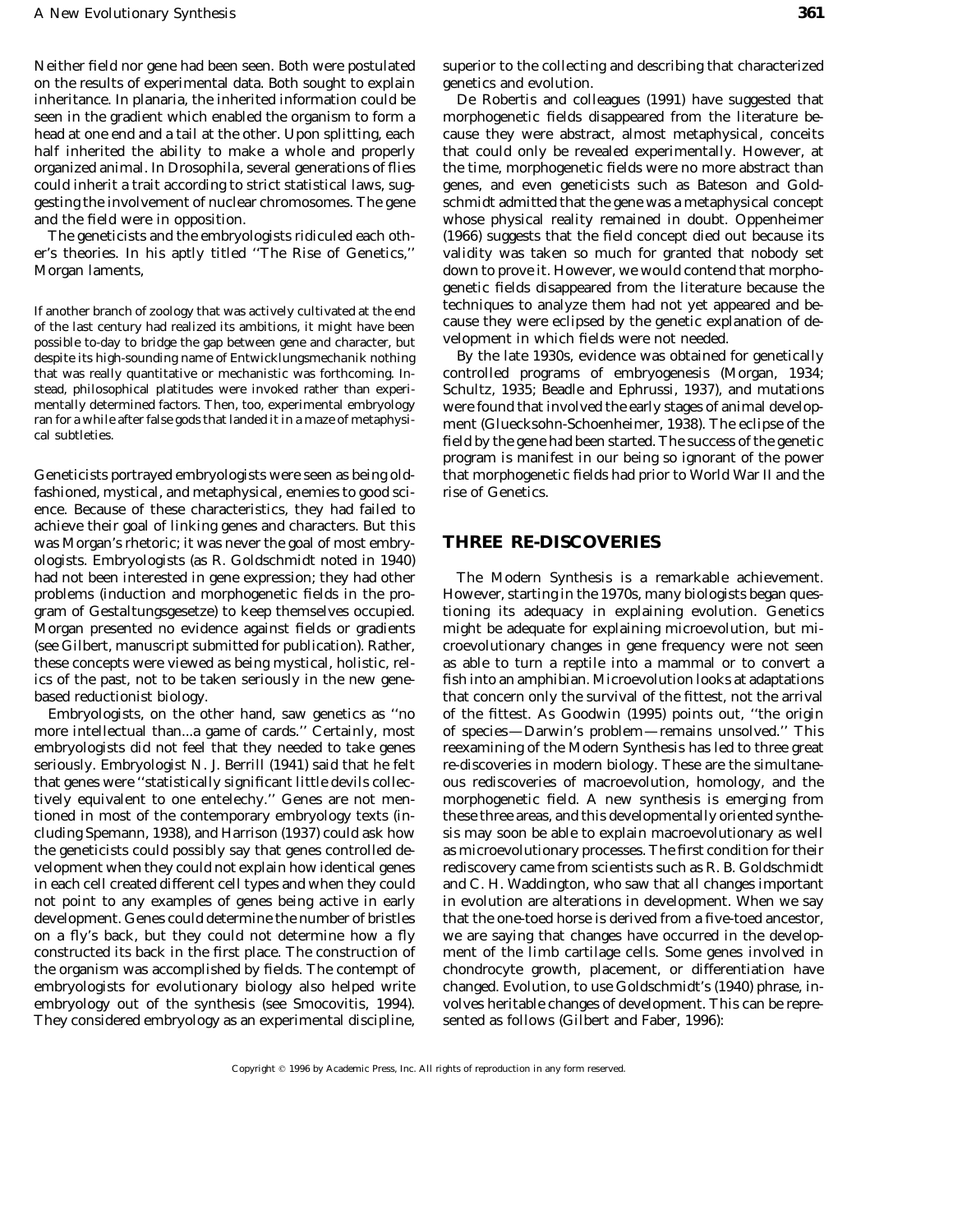not be explained solely by microevolutionary events. Here, a *tertium quid,* development, has been imposed between Ernst Mayr's two categories of functional and evolutionary biology. This interpositioning is both conceptual<br>and physical. First, it suggests that to go from functional<br>biology to evolutionary biology without considering devel-<br>opmental biology is like going from displacem is the agent through which these changes are effected, but development constrains selection in its ability to produce Homology is the central concept for *all* biology. Whenever we say<br>new phenotypes (Alberch, 1982). Third, it suggests that that a mammalian hormone is the "same" a new phenotypes (Alberch, 1982). Third, it suggests that that a mammalian hormone is the "same" as a fish hormone, that there might be a physical substrate which accomplishes this a human sequence is the "same" as a sequenc there might be a physical substrate which accomplishes this a human sequence is the "same" as a sequence in a chimp or a the "same" in a mouse, a fruit fly, a the morphogenetic field is such a mouse, that a HOX gene is the mediation. We suggest that the morphogenetic field is such mouse, that a HOX gene is the ''same'' in a mouse, a fruit fly, a<br>frog, and a human—even when we argue that discoveries about a

### ment about homology. *The Rediscovery of Macroevolution*

from microevolution remained as an underground current several groups of scientists, including molecular biologists, in evolutionary theory. Every so often, it was brought to the developmental geneticists, clinical geneticists, and paleonsurface by developmentally oriented evolutionary biologists tologists. Paleontologists had continually been using the such as Goldschmidt, Waddington, or de Beer. In 1940, term but dramatically reformulated it in the 1980s (Van Richard Goldschmidt stated the challenge to those who pro- Valen, 1982; Roth, 1984; Wagner, 1984), largely as a result posed the Modern Synthesis. How could the origin of such of critiques of the adaptationist program in evolutionary things as mammalian hair, aortic arches, mollusc shells, biology. Gould, in particular, hit vehemently against the cnidocysts, or the compound eye be explained ''by accumu- adaptationist paradigms of contemporary evolutionary biollation and selection of small mutants"? But these attempts ogy and substituted a paradigm based on developmental to decouple microevolution from macroevolution were ei- constraints and homology. In his paper with Richard Lewther ignored or marginalized (see Gilbert, 1994a). ontin (1979), ''The Spandrels of San Marco,'' the idea of

tity only after Eldredge and Gould (1972), Stanley (1979), stories'' of the adaptationists were held up to ridicule. and others postulated an alternative view to the gradualism Gould (1977) was able to go a step further than his predecesthat characterized the Modern Synthesis. By 1980, Gould sors by postulating mechanisms that would produce homolclaimed that the idea of ''gradual alleleic substitution as a ogous structures and at the same time provide routes for mode for all evolutionary change'' was effectively dead. rapid morphological change. These mechanisms were het-This view did not go unchallenged, and by 1982, Gould's erochrony (changes in the relative timing of developmental view had become more specific. It wasn't that the Modern events) and allometry (differential growth of parts). Both Synthesis was wrong; rather, it was incomplete. "Nothing these mechanisms had been proposed earlier by developabout microevolutionary population genetics, or any other mentally oriented evolutionary biologists (heterochrony by aspect of microevolutionary theory, is wrong or inadequate de Beer, 1940; allometry by Huxley, 1932), and Gould uses at its level. . . . But it is not everything'' (Gould, 1982; p. them to demonstrate how developmental changes can rap-104). While punctuated equilibrium remained a controver- idly create macroevolutionary novelty. Indeed, if the Elsial theory, it did bring to light the question of the auton- dredge and Gould and Stanley model of Punctuated Equilibomy of macroevolution. Indeed, the failure of microevolu- rium were correct, they would need a model of evolution tionary biology to distinguish between punctuated equli- that could create relatively rapid changes. Allometric brium and gradualism demonstrated its weakness when growth rates could cause the huge antlers of the Irish elk, applied to macroevolution (see Ayala, 1983). Molecular the single-toed horse, and the remarkable cerebral cortex of studies (King and Wilson, 1975) were similarly pointing to *Homo sapiens.* By heterochrony, one could generate de

Functional Biology = anatomy, physiology, logical. Thus, by the early 1980s, numerous paleontologists cell biology, gene expression and evolutionary biologists (Gould, Stanley, Eldredge, Developmental Biology =  $\delta$  [functional biology]/ $\delta t$  that although macroevolutionary phenomena were under-Evolutionary Biology =  $\delta$  [developmental biology]/ $\delta t$  lain by microevolutionary phenomena, the two areas were autonomous and that macroevolutionary processes could

a substrate.<br>The and a human—even when we argue that discoveries about a a substrate.<br>The substrate of a chimp have relevance and a substrate of a substrate of a substrate. to the human condition—we have made a bold and direct state-

The concept that macroevolution could not be derived Homology was rediscovered almost simultaneously by Macroevolution was brought back as an autonomous en- developmental homology was reasserted, and the ''just-so ''evolution at two levels,'' one molecular, the other morpho- Beer's patterns of neoteny and paedogenesis, which could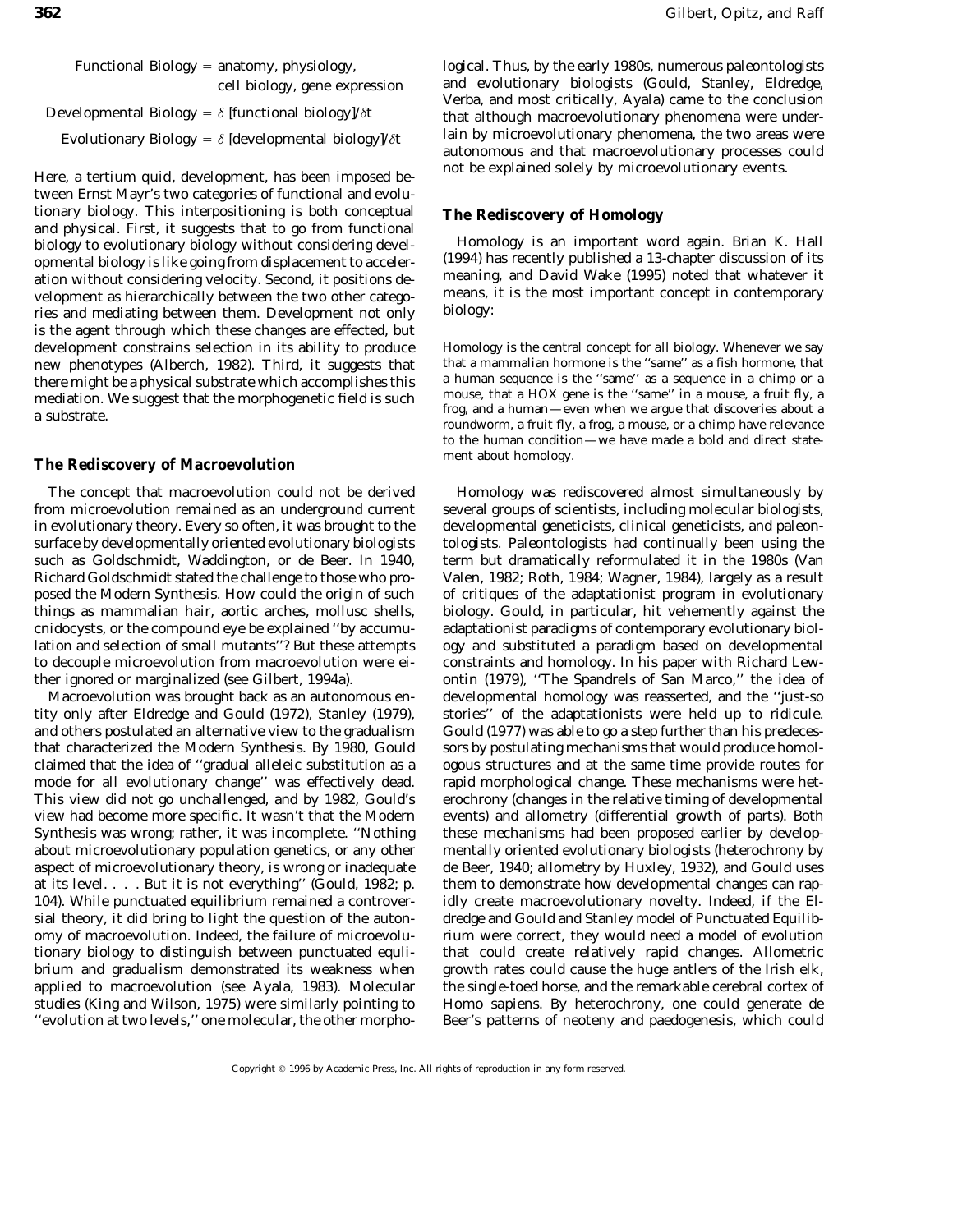generate new and successful phenotypes. Gould's 1977 book biologists at the Carnegie Institute of Washington had redisis important in exorcising the ghost of Haeckel and allowing covered homology in the DNA. development to become part of evolutionary theory again. But the most far reaching rediscovery of homology came Moreover, although heterochrony and allometry have in developmental biology. The first series of discoveries proved to be insufficient as mechanism to effect the integra- came from the study of homeosis. Homeotic traits had been tion of development and evolution (Raff and Kaufman, 1981; a sidelight of evolutionary theory ever since William Bate-Raff, 1996), it did focus attention on homology. By the son collected them together in 1894. He noted that differ-1980s, homology had become reestablished as a major area ences in the number or type of segment represented disconin paleontology. tinuous patterns of evolution. In the 1940s, both C. H. Wad-

on nucleic acid hybridization and protein sequencing. These techniques showed that there were similarities between another type of segment, and they claimed that these "ho-<br>protein sequences (such as those in globin) and that nucleic meotic mutants" might be the key for understandi protein sequences (such as those in globin) and that nucleic meotic mutants'' might be the key for understanding the acids also showed regions of similar or identical sequence.<br>Finessing the classic distinction between analogy and homology in some of these mutants, parts of the antenna were replaced<br>mology Roy Britten (1967) proposed tha mology, Roy Britten (1967) proposed that homology be- by the homologous part of the leg; e.g., the tip of the antenna<br>tween puckic acid sequences referred to "the degree of sim- was replaced by the claw of the leg. In othe tween nucleic acid sequences referred to "the degree of sim-<br>
ilarity between the nucleic acid sequences of different spe-<br>
cies." This was best observed when globin gene and protein<br>
sequences were compared both within a globins each shared certain sequences, but were different<br>
locugit these mutations to bear on evolution. It was based<br>
in certain ways. Moreover, between species, the various doubly these mutations to bear on evolution. I

ogous sequences (Gilbert, 1980). Owen (1848) viewed the brates, initially in *Xenopus laevis* and then in mice, huto produce a chain of identical vertebrae. Each of these ver- tebrate homeobox genes (Carrasco *et al.,* 1984) noted that tebrae could then undergo "independent modification" for the frog gene cloned here eventually turns out to have<br>its offices of existence. According to Britten and Kohne's tinctions similar to that of the fruit fly genes, i hypothesis (1968) for the generation of families of related represent the first development-controlling gene identified DNA sequences, there would be a nonrepeating ''arche- in vertebrates.'' These genes were said to be homologous, typal''sequence that would undergo ''saltatory replication'' and since the homeotic genes appeared to create the anteto form a tandem family of identical DNA sequences. rior–posterior axis in flies, it was speculated that the same Thereafter, these duplicated copies would be free to undergo genes might create the anterior–posterior axis in humans. ''independent mutation'' and be so selected. The molecular To some, this idea seemed bizarre. Vertebrate body segmen-

The molecular rediscovery of homology was predicated dington and R. B. Goldschmidt identified mutations

mans, birds, and fish. The original paper demonstrating verfunctions similar to that of the fruit fly genes, it would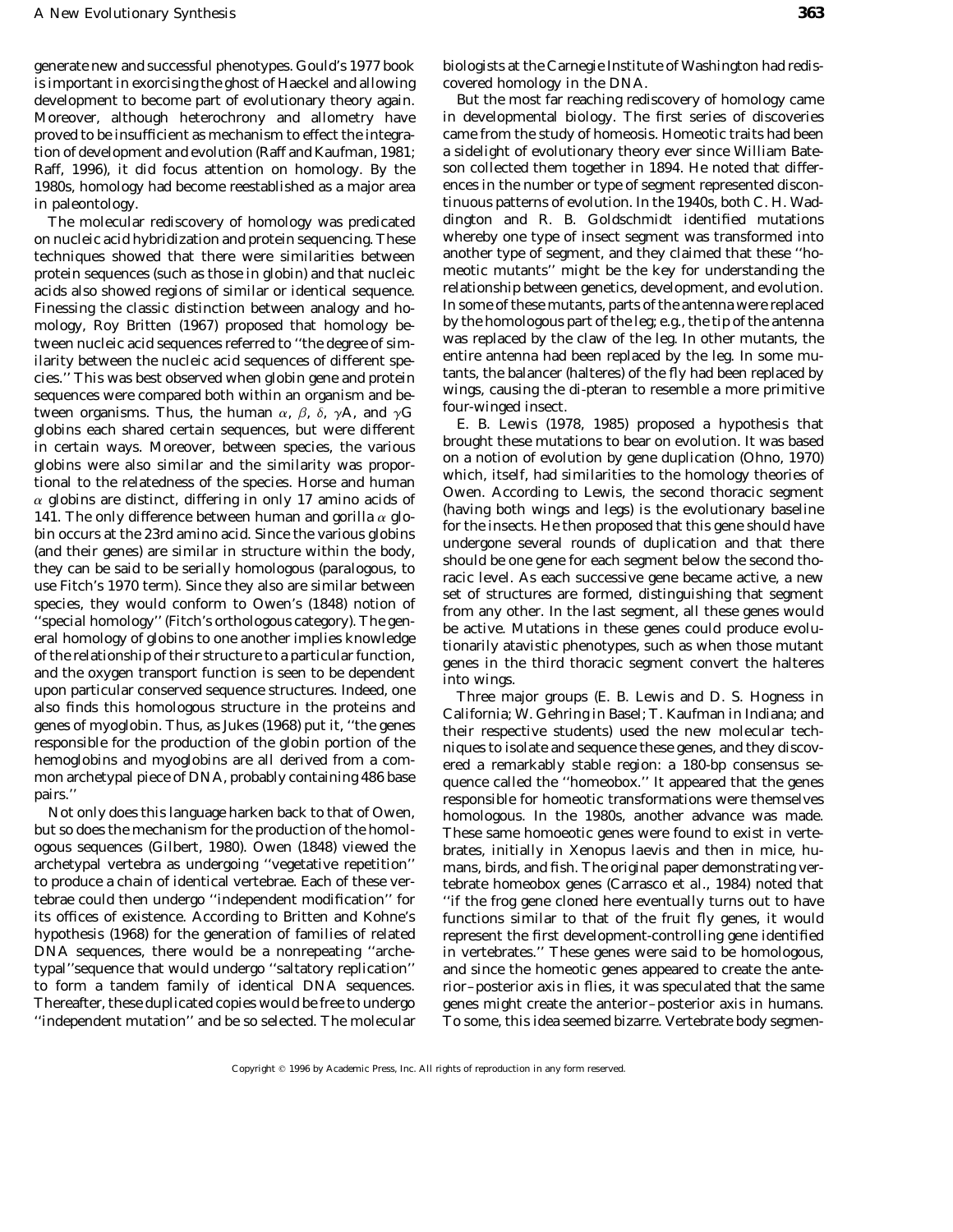tation and insect segmentation are thought to be indepen- on the expression of the *Pax-6* gene (Quiring *et al.,* 1994), dently evolved modifications. Insects don't have somites or and it is probable that the vertebrate and insect (and cephabones. Vertebrates don't have germ bands or cuticles. It lopod) eyes are the modified descendents of a basic metaseemed that the molecular biologists had forgotten the dis- zoan photoreceptive cell that was regulated by Pax-6. It has tinction between homology and analogy. Then, something recently been proposed (Chisholm and Horvitz, 1995) that happened. First, it was shown that the homeotic genes of the Pax-6 family initially functioned to pattern part of the mice, humans, and other vertebrates are arranged in the head region (i.e., working as part of the anterior head field) same order on the chromosome as the homeotic gene com-<br>and only subsequently evolved more specific sensory funcplex in the fly. Second, it was shown that the anterior– tions. Similarly, the *Xenopus* gene *chordin* and the *Dro*posterior expression pattern of the individual genes was *sophila* gene *short-gastrulation* have similar sequences and the same in the fly and in vertebrates (see McGinnis and expression patterns, and they act similarly in vertebrate and Krumlauf, 1992; Krumlauf, 1993; Bachiller *et al.,* 1994). And insect gastrulation (to counter the lateralizing effects of last, it was shown that the enhancer region of a human BMP-4/decapentaplegic). Even though the types of gastrula-<br>homeotic gene, such as *deformed*, can function within *Dro*- tion do not annear similar to any marked degre homeotic gene, such as *deformed,* can function within *Dro-* tion do not appear similar to any marked degree, the genes *sophila* to activate gene expression in the same relative controlling them may be homologous (François and Bier,<br>position as in the human embryo—in the head (McGinnis 1995; Holley *et al* 1995) Similarly the heart of vert

position as in the human embryo—in the head (McGinnis<br>
pass; Holley et al., 1995). Similarly, the heart of vertebrates<br>
et al., 1990, Malicki et al., 1992).<br>
In the 1990s, the use of homologous recombination to<br>
except the From Bureau and The photon content and an investment areas to the same general plan of existence. At a particular "phylo-<br>typic" stage of development, each animal expresses these<br>genes to create the specification of its ce systems in different ways, there appears to be an essential gion and activates the *son of sevenless* (SOS) protein. This<br>underlying unity operating in the development of every ani-<br>mal on this planet. The comparison of th mal on this planet. The comparison of the homeotic gene GDP for GTP on the Ras1 G protein. This activates the G<br>complex to the Rosetta stone (Riddihough, 1992; Slack and protein, enabling it to transmit its signal to the n complex to the Rosetta stone (Riddihough, 1992; Slack and protein, enabling it to transmit its signal to the nucleus<br>Tannabill 1992) is ant: Their homologies enable us to trans- through the MAP kinase cascade. This same sy Tannahill, 1992) is apt: Their homologies enable us to trans- through the MAP kinase cascade. This same system has late our knowledge of *Drosophila* development into the un-

vertebrates had been a classic example of analogy. Yet, here ing that many of the components are interchangeable beit was seen as being directed by a homologous set of genes. tween species. The gene for human GRB2 can correct the This demonstration of ''homologous'' genes for ''analogous'' phenotypic defects of *sem-5*-deficient nematodes, and the processes and structures has wreaked havoc with our defi- nematode sem-5 protein can bind to the phosphorylated nitions of analogy and homology. The insect eye and the form of the human EGF receptor (see Greenwald and Rubin, vertebrate eye are two examples of structures said to be 1992; Gilbert, 1994b). The process is thus historically (speanalogous. However, they can be shown to both be based cifically) homologous between species (*Drosophila* retina/

known realm of vertebrate embryogenesis. vulva, the mammalian epidermis, and the *Drosophila* ter-The segmentation of *Drosophila* and the segmentation of minal segments. The similarity in these systems is so strik-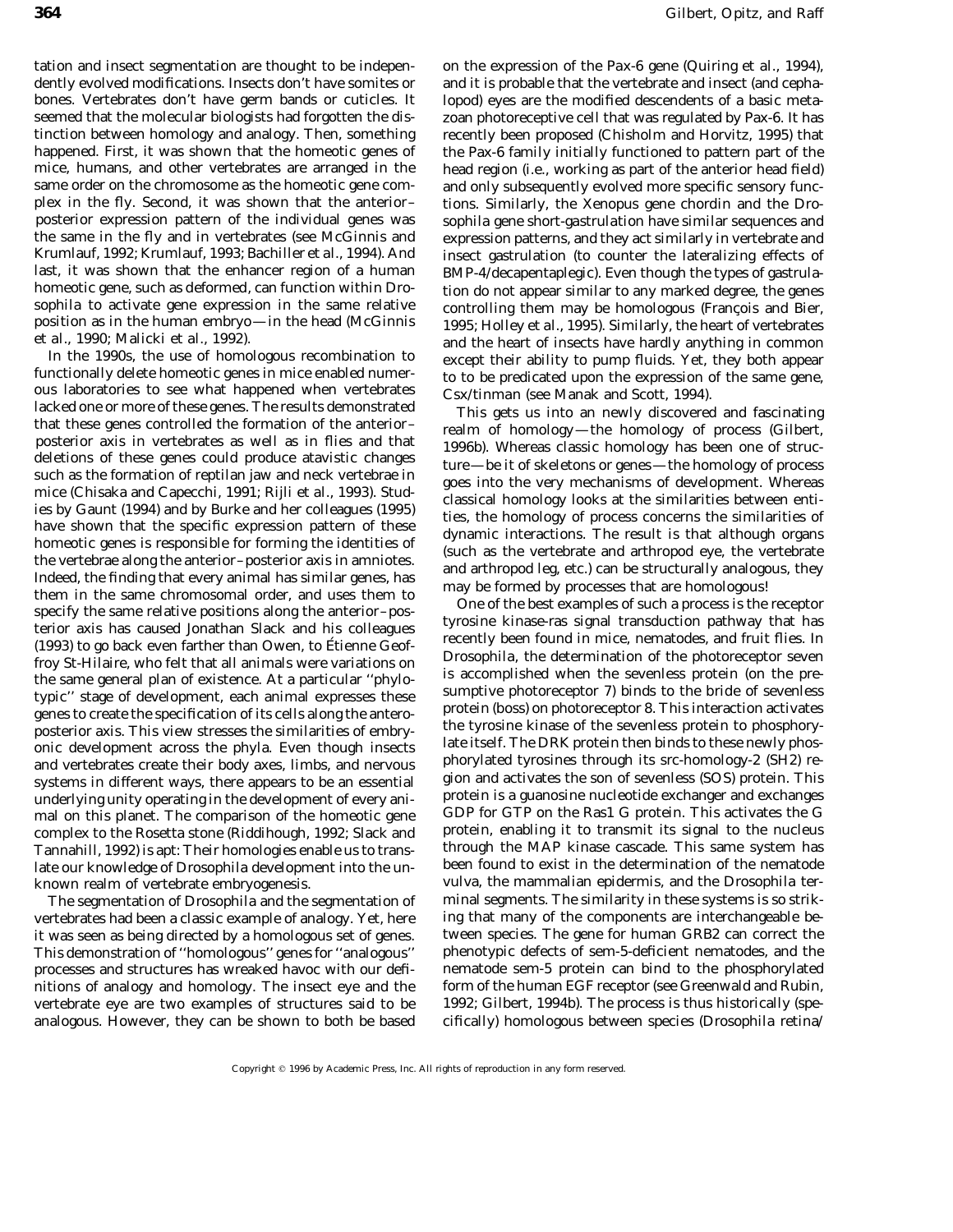wingless and hedgehog proteins. These proteins were found of morphogenetic gradient fields." At that time, however, to be critical in the formation of segmental boundaries in the interactions between parts of any field were still unthe *Drosophila* embryo and of compartmental boundaries known, but De Robertis *et al.* (1991) emphasized the roles in the larval imaginal discs. During the formation of the that homeobox genes may play in initiating and organizing parasegmental border of the embryo, the more posterior cell these fields. Especially important to them were two obsersecretes the hedgehog protein. This protein binds to a recep-<br>vations concerning gradients produced by Hox proteins in tor on the anterior cell and stimulates the production of the limb buds. The first was that gradients of these proteins wingless protein. The wingless protein acts in a paracrine could induce the production of specific proteins at specific fashion to inhibit the zest-white 3 kinase in the neighboring sites and that these proteins may establish the conditions cell. The inhibition of zw3 kinase releases the repression for a field (such as the limb field or feather bud field) to of the hedgehog gene, thus stabilizing the pathway. The emerge. The second notion was that the gradients of these wingless–hedgehog system is serially homologous in *Dro-* proteins might establish the polar axes of these organs. Un*sophila*, being used later in the eye, leg, and wing imaginal til recently, the interactions that constituted these fields discs to specify the proximodistal axis (see Wilder and Perri- could not be identified. However, the discovery of the homon, 1995). This system is also historically homologous. mologous pathways of development has given us new in-In vertebrates, there are several homologues to wingless, sights into how these fields are established and maintained. namely, the wnt proteins; the homologue to zest-white 3 Molecular biologists have recently rediscovered fields in is glycogen synthase kinase  $3\beta$  (GSK- $3\beta$ ); and there are nu- *Drosophila*. The imaginal discs of insects have long been merous *hedgehog* analogues, such as *sonic hedgehog.* In considered as gradient fields (see French *et al.,* 1976; Ingham vertebrates, the wingless–hedgehog system is thought to be and Martinez Arias, 1992; Williams *et al.,* 1994), since they needed for producing the body axes (as in *Drosophila*) and are well-defined groups of cells whose interactions form an the limbs (as in *Drosophila*). (Niswander *et al.,* 1994, In- organ, since they regulate to replace missing parts, and since gham, 1994; Laufer *et al.,* 1994. they retain their ability to generate the particular organ

pathways in organisms as diverse as flies, frogs, and yeasts. The work from Cohen's and Carroll's laboratories is giving We have come a long way from the time when Mayr (1966) us a fascinating picture of how interactions within these could state concerning macroevolution: ''Much that has fields create the leg is created and how changes in these been learned about gene physiology makes it evident that interactions can cause altered morphologies (Diaz-Benjuthe search for homologous genes is quite futile except in mea *et al.,* 1994; Williams *et al.,* 1994). The *Drosophila* leg very close relatives.'' field appears to be established by a rectilinear coordinate

something else, as well. These interactions occur within interaction of three compartments within the disc. The posparticular collections of cells that had formerly been identi- terior compartment is defined by the synthesis of the enfied as being fields. These domains, the limb field, the eye grailed protein and the secretion of hedgehog protein. The field, the otic field, etc., were each isolatable, transplant- anterior dorsal compartment contains cells capable of proable, and well-characterized landmarks on the embryo. In ducing decapentaplegic protein, and the anterior ventral some areas of developmental biology, the concept of the compartment contains cells competent to express wingless. field has persisted, and the notions of limb fields and heart Upon induction by hedgehog protein, the band of dorsal fields are still in the literature (see Sater and Jacobson, 1990; cells immediately anterior to the posterior border synthe-Easton *et al.,* 1994; Cohn *et al.,* 1995). In such instances, size decapentaplegic protein, while the ventral cells immeno claims are usually made other than that these areas of diately adjacent to the posterior border produce the wingless mesoderm are destined to form these particular structures. protein. Those cells at the border of *decapentaplegic* and In recent years, several developmental biologists have revi- *wingless* expression regions are instructed to produce the talized the ideas of fields and have reclaimed their funda- distal-less protein, and these cells become the distalmost mental importance for both development and evolution. portion, the claw, of the leg. In this way, the anterior–poste-Brian Goodwin (1982, 1995) has formulated a concept of a rior and dorsal–ventral compartments of the disc create the morphogenetic field whose nongenic mechanisms of action proximal-distal axis of the leg. and wholism probably correspond quite well to the classical Few people would have expected that a similar situation notions of Paul Weiss and Alexander Gurwitsch. However, would exist for another embryological field—the vertebrate this is a field that is outside developmental genetics and is limb field. After all, here is the classic example of analogy actively opposed to gene action as being important in field as opposed to homology. The insect and vertebrate legs

nematode vulva) and serially homologous within species functions. De Robertis and his associates (1991) synthesized (*Drosophila* retina/*Drosophila* acron and telson). molecular and classical material ''to increase awareness Another important pathway involves the *Drosophila* among modern developmental biologists of the old concepts

So we not only have homologous genes, but homologous when the disc is transplanted to other sites in the larva. system whereby the Hom/Hox genes (*Scr, Antp, Ubx*) deter-The Rediscovery of the Morphogenetic Field mine the anteroposterior zone of competence to form legs,<br>whereas decapentaplegic expression is needed in the dorso-When we look at the homology of process, we notice ventral plane. The polarity of the leg is produced from the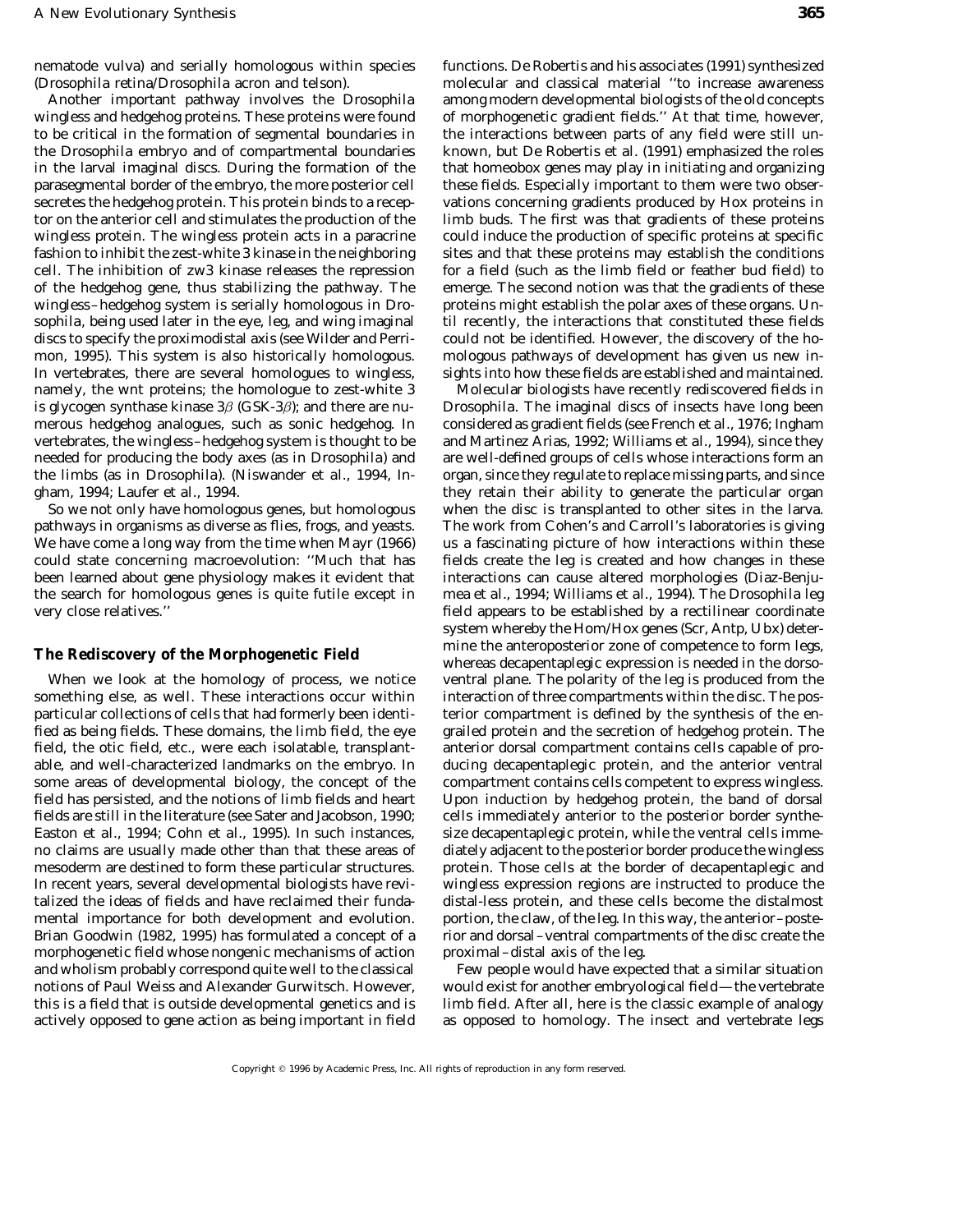share the same function, but that's about it. The insect leg same malformations (cyclopia, polydactyly, etc.) could be forms from the telescoping of the ectodermal imaginal disc. produced experimentally or by mutation (Opitz, 1985). The vertebrate limb forms from the reciprocal induction of The above-mentioned fields are the so-called ''secondary'' the Apical Ectodermal Ridge, the mesodermal Progress fields. The ''primary field'' is the entire embryo during blaslocalized secretion of fibroblast growth factor proteins Haas, 1960). This primary morphogenetic field was "redis-<br>(Cohn et al., 1995). This, in turn, may be based on Hom/ covered'' by several groups of embryologists, incl (Cohn et al., 1995). This, in turn, may be based on Hom/ al., 1994). Recently, several laboratories have shown that a global morphogenetic field on the evidence from develop-<br>the same proteins that generate the insect leg also generate the ment wherein evolutionary changes could vertebrate analogue of decapentaplegic (Francis et al., 1994).<br>
In addition, the expression of *sonic hedgehog* is activated by<br>
the diffusion of the wnt-7a protein (i.e., a wingless homolog)<br>
the diffusion of the wnt-7a once. Moreover, nature seems to like to use the same pathways over and over again in different fields to make different **SUMMARY** organs. The same decapentaplegic/hedgehog/wingless system appears to be working in the *Drosophila* eye-antennal<br>disc, where the conjunction of ventral wingless, dorsal dpp,<br>and posterior hh cause the synthesis of distal-less protein.<br>It is assumed that the targets of these p

The concept of fields was also rediscovered by clinical 1. Fields are discrete units of embryonic development.<br>
geneticists. Given that a specific malformation (such as an<br>
extra thumb) can be caused by different mutations nated, and temporally synchronized *morphogenetic* fields also cause evolutionary alterations. by the observations that in many vertebrate species, the ularity is an important key to biological order. The informa-

Zone mesenchyme, and the mesodermal Zone of Polarizing togenesis, before axis or cell determination. This is the field Activity. The insect leg has a cuticular exoskeleton, the that guarantees that each egg produces one (and only one) vertebrate limb has a complex endoskeleton of cartilage embryo, despite the fact that many of the early blastomeres and/or bone. There does not seem to be much in common. can produce an entire embryo if isolated from the others The vertebrate limb field is thought to be initiated by the (Driesch, 1892; Hertwig, 1894; Spemann, 1919; Spratt and localized secretion of fibroblast growth factor proteins Haas, 1960). This primary morphogenetic field wa Hox genes such as *Hoxc-6* (which is present in the lateral velopmental biologists who demonstrated that mutual inplate mesoderm at the place where the forelimb bud will hibitory interactions were occurring between the embry-<br>he formed: Oliver et al. 1988: De Bobertis et al. 1991) or onic cells (Henry et al., 1989; Khaner and Eval-Gil be formed; Oliver *et al.*, 1988; De Robertis *et al.*, 1991) or onic cells (Henry *et al.,* 1989; Khaner and Eyal-Giladi, 1989;<br>*Hoxb-8* (which is present in the posterior forelimb bud and Khaner and Wilt, 1991), clinical *Hoxb-8* (which is present in the posterior forelimb bud and least and Wilt, 1991), clinical geneticists who postulated (whose duplication in the anterior of that bud leads to mirely such a field on the basis of clinical m whose duplication in the anterior of that bud leads to mir-<br>region a field on the basis of clinical malformations (Opitz,<br> $\frac{1993}$ , and theorists (Raff *et al.*, 1991) who predicted such 1993), and theorists (Raff *et al.,* 1991) who predicted such ror-image duplications of the posterior forelimb; Charité *et* and theorists (Raff *et al.,* 1991) who predicted such ror-<br>1994), Recently, several laboratories

taplegic gene, so sonic hedgehog protein from the ZPA<br>mesoderm in the posterior of the bud activates BMP-2, a *wnt* genes (McMahon and Moon, 1989; Pierce and Kimel-<br>watchpate analogue of deconomialistic (Francis et al. 199

fore defined in terms of information that becomes translated the complex of anatomic structures that was malformed into spatial entities. Fields can be limited by diffusion, comtogether constituted a dysmorphogenetically reactive unit. petence, gap junctions, or cell adhesion molecules. Changes It was presumed that the same complex of anatomic struc-<br>tures constituted a morphogenetically reactive unit under<br>type and lead to evolutionary novelty. Other changes within type and lead to evolutionary novelty. Other changes *within normal* circumstances. The *dysmorphogenetically* reactive the fields (such as those involving changes in the amount, fields defined on the basis of clinical syndromes were seen type, or duration of gene products or those involving mutato be the equivalent of the self-organizing, spatially coordi- tions that alter the specificity DNA-protein binding) can

of classical embryology. This equation was supplemented 2. Morphogenetic fields are modular entities. This mod-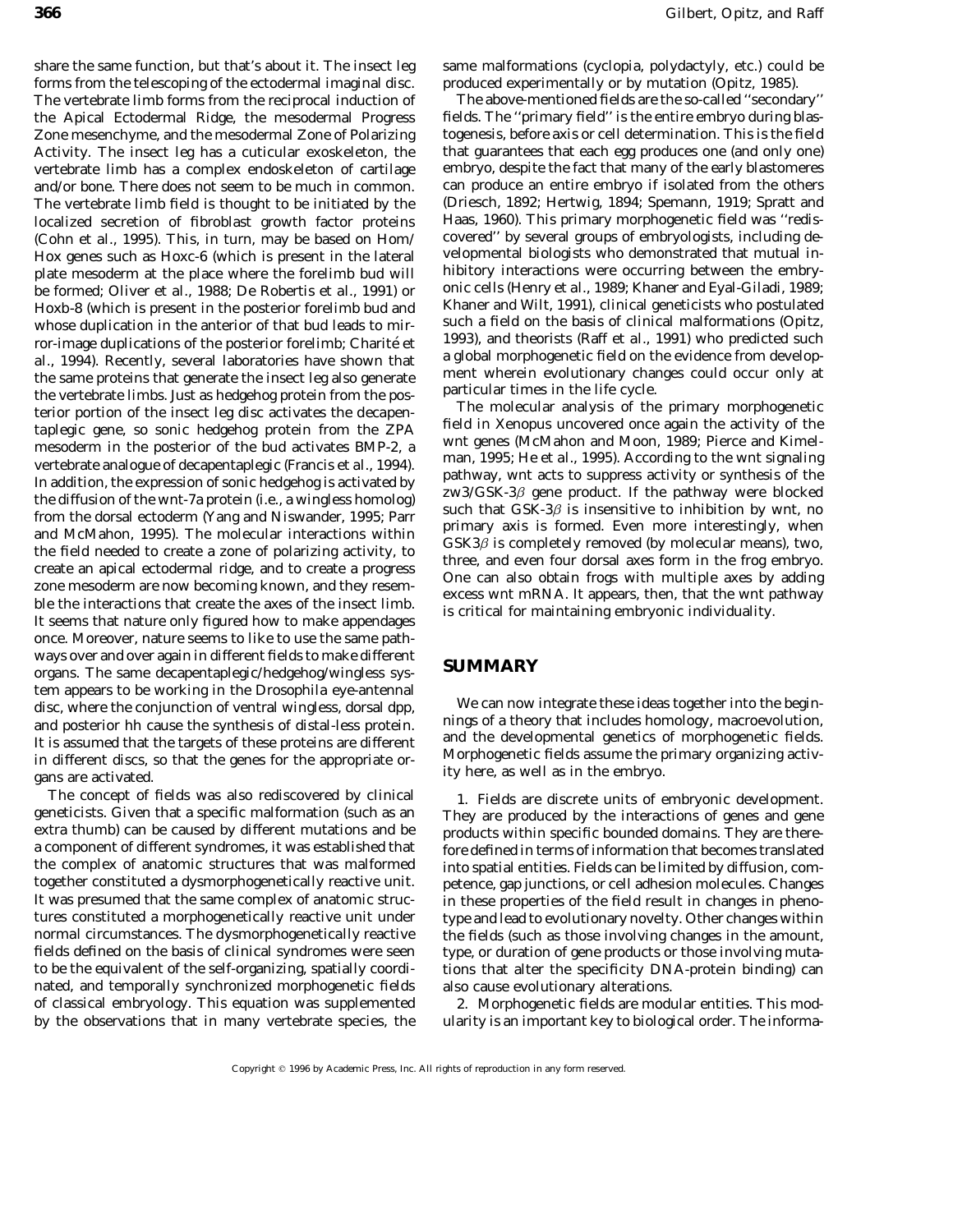tion content or determinacy of a complex anatomical struc- gene pair) produces multiple congenital anomalies, several ture is orders of magnitude higher than that of the genome, organs may be affected together. In polytopy (Opitz, 1993), and such order rises from the use of standard parts, which organs are affected that are linked together in some intercelare arranged hierarchically, and which can interact with lular developmental pathway. Here, for example, we see each other (Riedl, 1977). Embryonic modules such as mor- that the renal-limb deficiencies might be explained because phogenetic fields and organ rudiments are genetically speci- early in development, they belong to a common field fied, have autonomous attributes and hierarchical organiza- (Dieker and Opitz, 1969). Paracrine factors from the mesotion, and can change with regard to location, time, and inter- nephros (probably insulin-like growth factor I) are needed actions with other modules (Raff, 1996). Thus, a dynamic to promote the initial growth of the limb bud (Geduspan and modular structure is characteristic of metazoan organisms Solursh, 1992, 1993). Similarly, renal and gonadal tissues and is a property of fields as well.  $\qquad \qquad \text{are often affected together, since these organs constitute a}$ 

3. Although located in the same places, these rediscov- common field early in development. The syndromes such ered morphogenetic fields are not the same fields as those as DiGeorge syndrome, CATCH-22 syndrome, and MENpostulated by Gurwitsch, Spemann, or Weiss. The older 2A, each have their disparate symptoms joined by a defect morphogenetic fields were anatomically and cytoplasmi- in the neural crest fields of the mammalian embryo (see cally defined entities that were innocent of genes. The new Scambler, 1994). We also know that different mutations can conceptions of morphogenetic fields are based on geneti- create the same phenotype by affecting the same field. Thus, cally defined interactions among cells, and the limits of overexpression of *wnt* and deletions of *zeste--white 3* give competence can be established by homeotic genes. The the same or related phenotype. Multiple malformations oc-''high-in-the-herarchy'' genes, such as those encoding tran- curing in syndromes can also be caused by true (''mosaic'') scription factors Pax-6 and Lim1, most likely act to estab- pleiotropy (Hadorn, 1961; Grüneberg, 1962) wherein the orlish such fields. gans cannot be joined together in a common field. In these

4. Homologous morphogenetic fields can exist within cases, the same molecule is thought to be used in several the same organism (serial process homology) or between different fields. Since *msx-2* genes are expressed in develdifferent organisms (orthologous process homology). An ex- oping limbs and teeth, we would expect a deficiency in ample of serial process homology include the ras pathway *msx-2* to result in deformities of these two structures, even in the retinal fields and the terminal segment fields of *Dro-* though there is no connection between these two organs as sophila. This pathway is orthogonally homologous to the they develop. Indeed, the deficiency of *msx-2* in humans epidermal differentiation pathway in mammals. The ex- leads to a condition characterized by such abnormalities pression of the Hom/Hox genes across the anterior–poste- (Jabs *et al.,* 1993). tute an orthologous homologous field between species, and tions of certain genes can be regulated for under certain condorsoventral axis of the limb would constitute a serially does not lead to marked deficiencies since within the field, the replication and modification of morphogenetic fields. myf-5 is no longer repressed and can function like MyoD This may be seen in the origins of novel structures (insect (Rudnicki *et al.,* 1993). This accounts for the ''buffering'' replicated and then altered is a new area of research which the wholism of the developmental pathway. should produce new insights into the mechanisms of evolu-<br>8. The gene effects morphogenesis by operating within tion (Jernvall, in press; Nijhout and Paulsen, personal com- the field; it has to work in concert with other genes in order munication). The same gene to function. It has long been known that the same gene

different fields. For example, sonic hedgehog activates differ- pressed severely or benignly depending on its ''backent proteins in different fields. It works as a ZPA morphogen ground.'' Freire-Maia (1975), for example, reports that within the limb field and as the inducer of floorplate and within one family, a mutant gene caused limb abnormalimotor neuron differentiation in the neuraxis field. Similarly, ties ranging from severe phocomelia to a mild abnormality the rel protein pathway is used in insects to establish the of the thumb. This can be also be seen in malformations of ventral mesodermal cells (through the separation of the dor- gonad formation. The Y-linked SRY gene needed for testis sal protein from the cactus protein), while vertebrates use morphogenesis of one particular strain of *Mus musculus* a homologous pathway of homologous genes for activating cannot function to produce testes when placed into a differimmunoglobulin production (through the separation of NF- ent strain of the same species (Eicher and Washburn, 1983). kB from IkB) (Kidd, 1992; Shelton and Wasserman, 1993). Similarly, the SRY gene of the AKR strain of mouse is not

dromes. In syndromes wherein a single mutant gene (or other gene, on chromosome 17 of the C57 strain, cannot

rior axis of vertebrate and insect embryos would also consti- 7. The field acts like ''an ecosystem'' (Weiss), and the delethe use of the same genes in mice or chicks to generate the ditions. For example, the deletion of myoD in muscle cells homologous field in those organisms. Evolution depends on it represses a similar gene, myf-5. When MyoD is absent, jaws, turtle carapace, butterfly wing eyespots) using the ex- noted by Waddington and the redundancy (''belt and suspendisting limb fields (Burke, 1989; Panganiban *et al.,* 1994; Car- ers'') noted by Spemann. The morphogenetic field thus unites roll *et al.*, 1994). The mechanisms by which fields can be the atomism of the genetic and biochemical pathways within

5. Homologous genes/proteins can play different roles in inherited through different generations can become ex-6. The fields explain pleiotropic and polytopic syn- able to produce a testis when placed into a C57 strain. An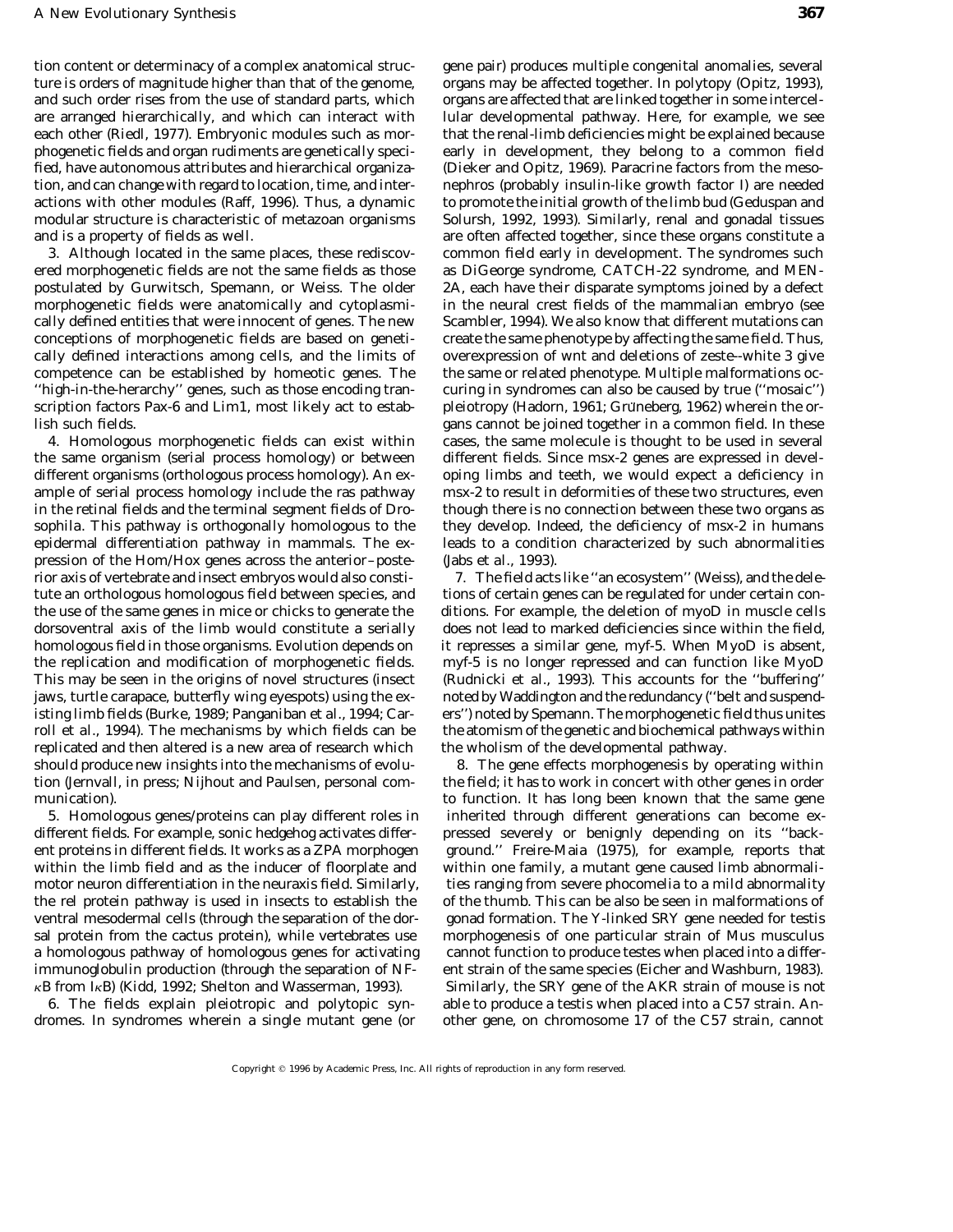cooperate with the AKR Y chromosome (Eicher and Wash- of process within morphogenetic fields provide some of the

is critical, and changes in these inducers or responders can a filter for unsuccessful morphologies generated by developalter development. This can happen in several ways. First, ment. Population genetics is destined to change if it is not there can be a ''transfer of competence.'' If a pathway is to become as irrelevant to evolution as Newtonian mechanestablished such that a receptor binds a ligand and initiates ics is to contemporary physics. The population genetics of the cascade once the ligand is bound, then the pathway can regulatory genes and their possible combinations within be activated by a different molecule if the receptor changes. fields should become a major new research program. Devel-This can be accomplished experimentally, and it can ex- opmental genetics would also change, reflecting an emphaplain phenomena such as Waddington's ''genetic assimila- sis on the initiation and maintainance of genetic circuits tion,'' I. I. Schmalhausen's ''stabilizing selection,'' and within cells and epigenetic circuits within the field. One of G. G. Simpson's ''Baldwin effect.'' There are several candi- its major research programs would be to find the target dates for this occurring during evolution (see Gilbert, 1994b; genes of these pathways which differ from field to field and Sommer and Sternberg, 1994). Second, if the receptor or if from organism to organism, i.e., those genes that provide the inducer changes its level or duration of activity, it can the diversity in evolution. alter the morphology of the organ. For instance, if the recep- Developmental biology is reclaiming its appropriate place tors for a growth factor stayed active for one more cell divi- in evolutionary theory. We conclude with a remarkable sion, or if the cells secreting the growth factor produced prophecy from one of those evolutionary-minded embryolothese factors for longer periods of time while the responding gists, Gavin de Beer (1951), who saw homology and fields cells remained competent, then the organ would be greatly as being crucial to the study of evolution: enlarged. It is possible that heterochronies and allometries can be produced in this fashion. Third, the requirement for But since phylogeny is but the result of modified ontogeny, there cells to interact within a field could be a mechanism for is the possibility of a causal analytic study of present evolution in speciation. The evolution of receptor–ligand systems such an experimental study of the variability and genetics of ontogenetic as those studied for bindin (Hofmann and Glabe, 1994) and processes. Finally, it may be possible that, freed from the trammels<br>growth hormones (Moyle *et al.* 1994) may be crucial for and fetters which have so long confine growth hormones (Moyle *et al.*, 1994) may be crucial for and fetters which have so long confined thought, the whole of the<br>discussions of how species diverse from common apcestors animal kingdom may appear in a new light,

so the morphogenetic field can be seen as a major unit of ontogenetic and phylogenetic change. In declaring the morphogenetic field to be a major module of developmental and evolutionary change, we are, of course, setting it up as **ACKNOWLEDGMENTS** an alternative to the solely genetic model of evolution and development. This, however, is not to be seen as antagonis- The authors acknowledge the constructive criticisms of Drs. I. tic to the principle that genes are important in evolution Dawid, E. M. De Robertis, and J. Jernvall on earlier drafts of the or development. This is not in any way denied. But just as manuscript. the genes make the cells and the cells form the body, so the gene products first need to interact to create morphogenetic fields in order to have their effects. Changes in these fields **REFERENCES** then change the ways that animals develop.

embryology, postulated that there would be two types of Workshop on Evolution and Development" (J. T. Bonner, Ed.),<br>developmental mechanics. The first—*ontogenetic* develop-<br>mental mechanics—would uncover how development o ics—would determine how changes in embryonic develop- tion from Molecules to Men'' (D. S. Bendall, Ed.), pp. 387–402. ment caused evolutionary change. A century later, we are Cambridge Univ. Press, Cambridge. starting to make good on Roux's prophecy. The homologies Bachiller, D., Macias, D., Duboule, D., and Morata, G. (1994). Con-

burn, 1989). Thus, while each gene is perfectly wild-type best evidence for evolution—just as skeletal and organ howithin its own strain, it acts a a deficient mutant when mologies did earlier. Thus, the evidence for evolution is placed in a different background. better than ever. The role of natural selection in evolution, 9. Cooperation between inducer and responder cell types however, is seen to play less an important role. It is merely

discussions of how species diverge from common ancestors.<br>10. Just as the cell is seen to be the unit of structure and<br>function in the body—not the genes that act through it—<br>function in the body—not the genes that act thr

- Adams, M. B. (1990). La génétique des populations: Etait-elle une génétique evolutive? *In* "Histoire de la Génétique: Pratiques, Techniques et Théories" (J.-L. Fischer and W. H. Schneider, Eds.), **CODA** pp. 152–171. Editions Sciences, Paris.
	- Alberch, P. (1982). Developmental constraints in evolutionary pro-In 1895, Wilhelm Roux, in his manifesto for experimental cesses. *In* ''Evolution and Development: Report of the Dahlem
		-
		-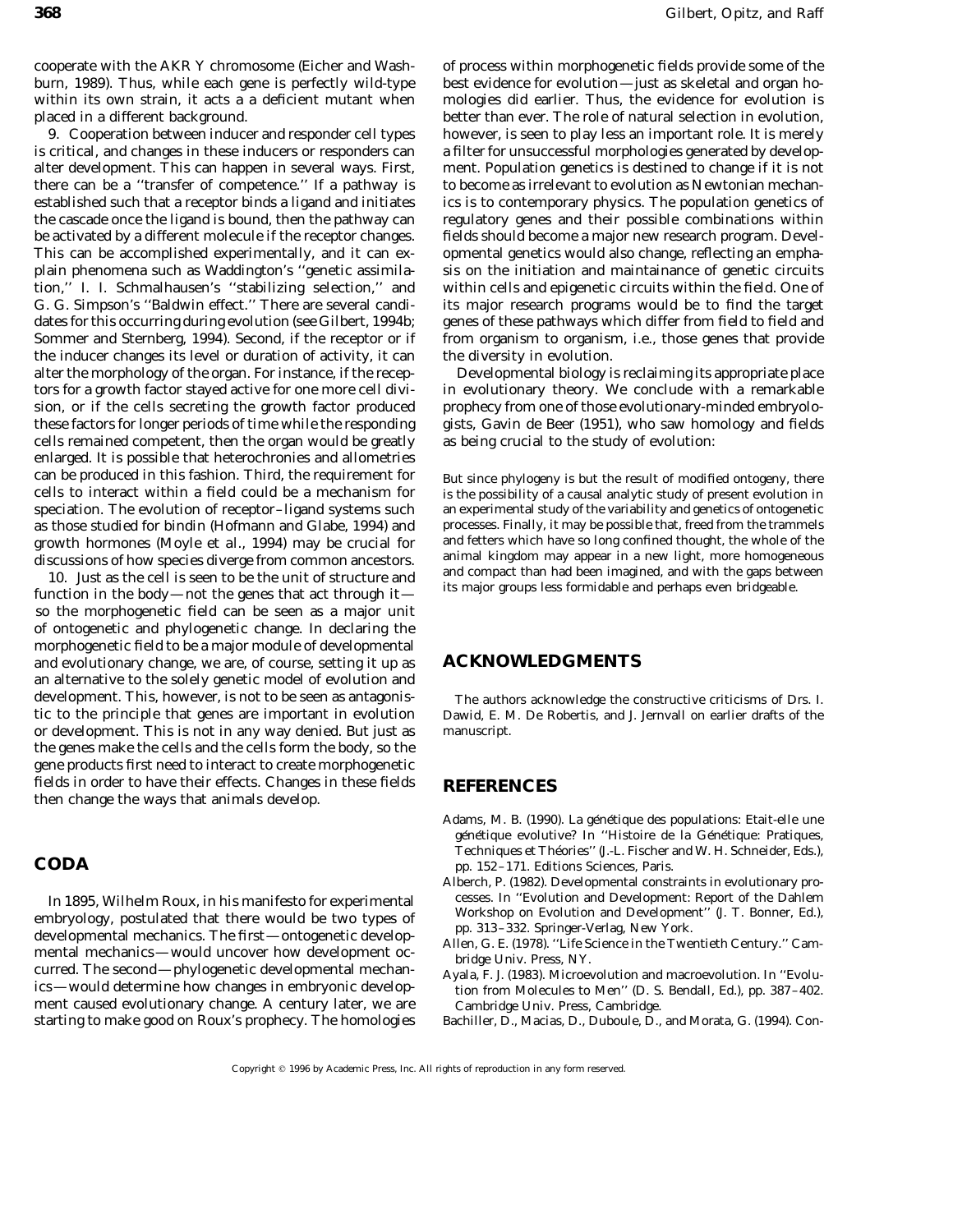sect Hox/HOM genes. *EMBO J.* **13,** 1930–1941. axis of *Drosophila* legs. *Nature* **372,** 175–179.

- Co., New York. formations. *Birth Defects Orig. Artic. Ser.* **5**(3), 68–77.
- Bateson, W. (1894). ''Materials for the Study of Variation, Treated Dobzhansky, T. (1937). ''Genetics and the Origin of Species.'' Cowith Especial Regard to Discontinuity in the Origin of Species.'' lumbia Univ. Press, New York.
- Beadle, G., and Ephrussi, B. (1937). Development of eye colors in ed. Columbia Univ. Press, New York.<br>Drosophila: Diffusible substances and their interrelations. Ge- Driesch. H. (1892). The potency of the i
- plinary Contexts of the Life Sciences,'' Massachusetts Inst. Tech-<br>
nol., Cambridge, MA.<br>
Faston H S Armstro
- de Beer, G. R. (1940). ''Embryos and Ancestors.'' Oxford Univ. Press, fication in the Mexican axolotl. *Dev. Dyn.* **200,** 313–320.
- Oxford. Edelman, G. (1988). ''Topobiology.'' Basic Books, New York.<br>de Beer, G. R. (1951). ''Embryos and Ancestors,'' revised ed. Oxford Eicher, E. M., and Washburn, L. (1983). Inherited sex reversal in<br>Univ. Press. Oxford
- Berrill, N. J. (1941). Spatial and temporal growth patterns in colonial *Exp. Zool.* **228,** 297–304.
- overi, T. (1910). Die Potenzen der Ascaris-Blastomeren bei abgeän-<br>derter Furchung, zugleich ein Beitrag zur Frage qualitativ-un-<br>gleicher Chromosomen-Teilung. In ''Festschrift für Richard Her-<br>gleicher Chromosomen-Teilung
- 
- 
- 
- 
- 
- *ila* homeotic genes. Cell 37, 409–414.<br>Carroll, S. B., Gates, J., Keys, D. N., Paddock, S. W., Panganiban,<br>G. E. F., Selegue, J. E., and Williams, J. A. (1994). Pattern forma-<br>tion and eyespot determination in butterfly w gene. *Hum. Hered.* **25,** 302–304. 109–114.
- Charité, J., DeGraaff, W., Shen, S. B., and Deschamps, J. (1994). Gasman, D. (1971). "The Scientific Origins of National Socialism."<br>Ectopic expression of Hoxb-8 causes duplications of the ZPA in MacDonald, London.<br>the for *Cell* **78,** 589–601. logical evolution. *Int. J. Dev. Biol.* **38,** 549–552.
- Child, C. M. (1915). "Individuality in Organisms." Univ. of Chicago
- Child, C. M. (1941). "Patterns and Problems of Development."
- Chisaka, O., and Cappecchi, M. R. (1991). Regionally restricted developmental defects resulting from targeted disruption of the plants. *Dev. Biol.* **156,** 177–187.
- Chisholm, A. D., and Horvitz, H. R. (1995). Patterning of the *Caeno-* ique, discutés en Mars, 1830, au Sein de l'Académie Royale des *rhabditis elegans* head region by the *Pax-6* family member *vab* Sciences.'' Pichon e *rhabditis elegans* head region by the *Pax-6* family member *vab-*
- Cohn, M. J., Izpisúa-Belmonte, J. C., Abud, H., Heath, J. K., and *J. Hist. Biol.* 11, 307-351. 746. 488.
- De Robertis, E. A., Morita, E. M., and Cho, K. W. Y. (1991). Gradient Gilbert, S. F. (1988). Cellular politics: Just, Goldschmidt, and the
- Diaz-Benjumea, F. J., Cohen, B., and Cohen, S. M. (1994). Cell inter- can Development of Biology'' (R. Rainger, K. Benson, J. Maiensch-

servation of a functional hierarchy between mammalian and in- action between compartments establishes the proximal-distal

- Baldwin, J. M. (1902). "Development and Evolution." Macmillan Dieker, H., and Opitz, J. M. (1969). Associated acral and renal mal-
	-
	- Macmillan Co., New York. Dobzhansky, T. (1951). ''Genetics and the Origin of Species.'' 3rd
- *Driesch, H. (1892). The potency of the first two cleavage cells in netics* **22,** 76–86. echinoderm development. Experimental production of partial Beatty, J. (1994). Opportunities for genetics in the atomic age. Paper and double formations. *In* "Foundations of Experimental Embry-<br>18-50. pp. 38-50. pp. 38-50. ology" (B. H. Willier and J. M. Oppenheimer, Eds.), pp. 38-50.
- nol., Cambridge, MA.<br>de Beer, G. R. (1940). "Embryos and Ancestors." Oxford Univ. Press, fication in the Mexican axolotl. *Dev. Dyn*. 200, 313–320.
	-
	- mice: Identification of a new primary sex-determining gene. *J.*
- organisms. *Growth (Suppl.)* **5,** 89–111. Eicher, E. M., and Washburn, L. (1989). Normal testis determina-
	-
	-
	-
- gleicher Chromosomen-Teilung *In* "Festschrift for Richard Her-<br>
Eldredge, N., and Gould, S. J. (1972). Punctuated equilibria: An<br>
Britten, R. J. (1967). C*arnegie Inst. Wash. Yearbook* 66, 68.<br>
Eltren, R. J., and Kohne,
	-
	-
	-
	-
	-
	- Press, Chicago.<br>
	ence from the mesonephros during limb outgrowth. *Dev. Biol.*<br>
	hild C. M. (1941) "Patterns and Problems of Development" 151, 242-250.
	- Univ. of Chicago Press, Chicago.<br>
	hisaka O., and Cappecchi, M. R. (1991). Regionally restricted and insulin-like growth factor I on chondrogenesis of limb ex-
	- homeobox gene *hox 1.5. Nature* 350, 473–479. <sup>Ceoffroy-Saint-Hilaire, É. (1830). "Principes de Philosophie Zoolog-</sup>
	- *3. Nature* **377,** 52–55. Gilbert, S. F. (1978). The embryological origins of the gene theory.
	- Tickle, C. (1995). Fibroblast growth factors induce additional Gilbert, S. F. (1980). Owen's vertebral archetype and evolutionary limb development from the flank of chick embryos. *Cell* **80,** 739– genetics: A Platonic appreciation. *Perspect. Biol. Med.* **23,** 475–
	- fields and homeobox genes. *Development* **112,** 669–678. attempts to reconcile embryology and genetics. *In* ''The Ameri-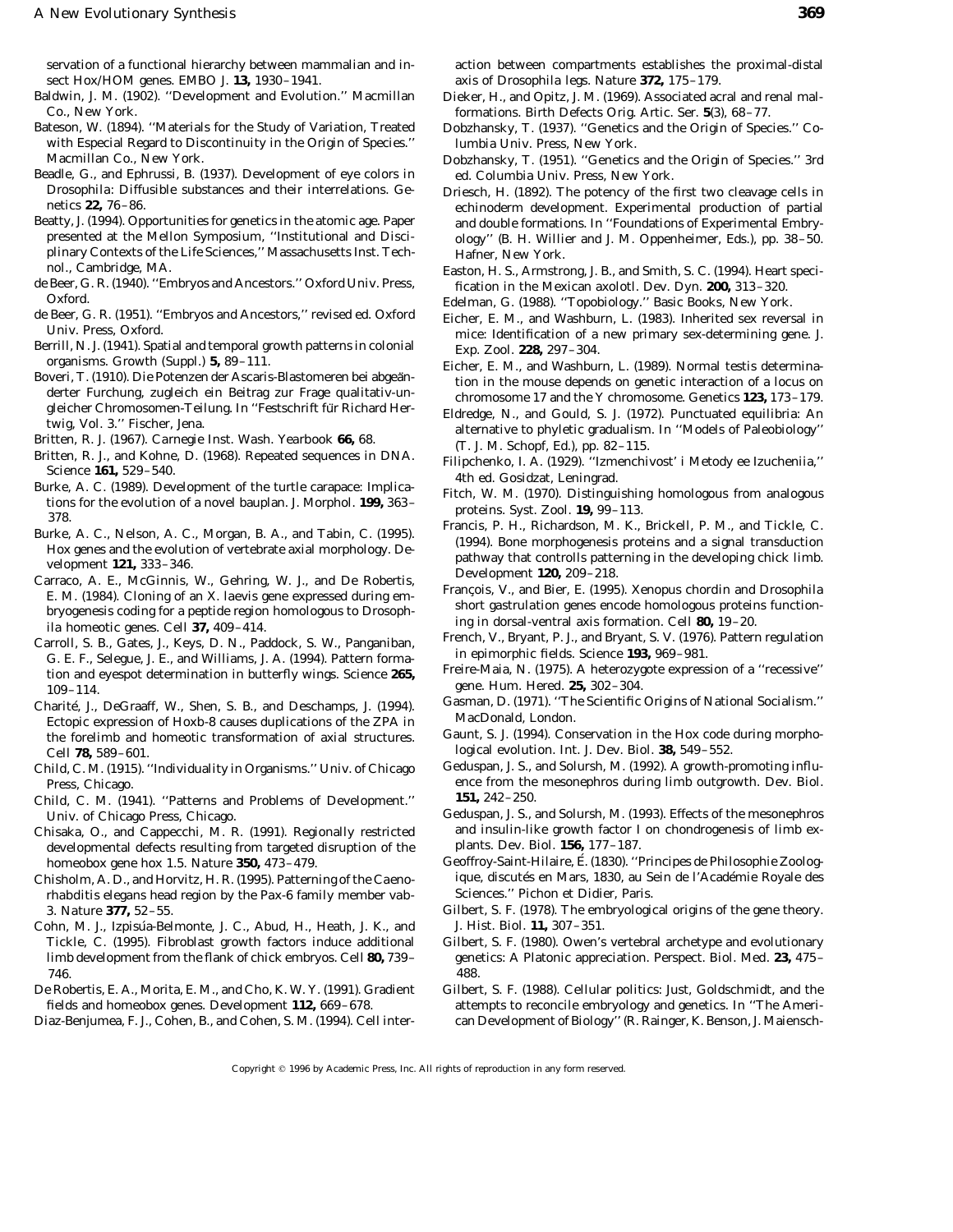phia. Eds.), pp. 97–112. Cambridge Univ. Press, NY.

- tion of Theodosius Dobzhansky'' (M. Adams, Ed.), pp. 143–154. Yale Univ. Press, New Haven.
- Sunderland, MA. tem. *J. Exp. Zool.* **25,** 413–461.
- ular biology into embryology. *In* "The History of Molecular Biol-369-374.
- Gilbert, S. F. (1996b). Cellular dialogues during development. *In* (1995). Glycogen synthase <br>Celling Fetal Development: Procedings of the *tellum. Cell* 80, 139-148. "Gene Regulation and Fetal Development: Procedings of the York, in press. patterning in *Xenopus* embryos. *Nature* **374,** 617–622.
- and conceptual aesthetics of emerging form. *In* "Aesthetics and inductive interactions are involved in restricting cell fates of  $\overline{S}$  of the and conceptual aesthetics of emerging form. *In* ''Aesthetics and inductive Science: The Elusive Synthesis" (A. I. Tauber, Ed.). Kluwer Aca-
- Gluecksohn-Schoenheimer, S. (1938). The development of two cepts. *In* "Form and Strategy in Science" (J. R. Gregge and Strategy in Science" (J. R. Gregge and Strategy and Strategy in Science'' (J. R. Gregg and Trailless m
- Goldschmidt, R. B. (1940). "The Material Basis of Evolution." Yale
- Goodwin, B. (1982). Development and evolution. *J. Theoret. Biol.*
- 
- 
- 
- 
- Gould, S. J. (1980). Is a new general theory of evolution emerging?<br>
Paleobiology 6, 119-130.<br>
Gould, S. J. (1982). The meaning of punctuated equilibrium and its<br>
role in validating a hierarchical approach to macroevolutio ''Perspectives in Evolution'' (R. Milkman, Ed.), pp. 83–104. Si- *Memoirs* **1,** 538–606.
- Gould, S. J., and Lewontin, R. C. (1979). The spandrels of San Marco  $\frac{9}{4}$ .<br>and the Panglossian paradigm: A critique of the adaptationist program. *Proc. R. Soc. London Ser. B* 205, 581–598.<br>
Gregory, W. K. (1917). Genetics versus paleontology. *Am. Nat.* 51, in early embryos. *Cell* 68, 221–235.
- Gregory, W. K. (1917). Genetics versus paleontology. *Am. Nat.* **51,** Jabs, E. W., and 11 others. (1993). A mutation in the homeodomain
- 
- 
- Gurwitsch, V. A. (1910). Über Determination, Normierung und Kettlewell, H. B. D. (1959). Darwin's missing evidence. Sci. Am. Zufall in der Ontogenese. *Arch. Entwicklungsmech. Org.* **30, 200**(3), 48–53.
- 
- Gurwitsch, V. A. (1922). Über den Begriff des embryonalen Feldes. Khaner, O., and Wilt, F. (1991). Interactions of different vegetal cells<br>With mesomeres during early stages of sea urchin development.
- Hadorn, E. (1961). ''Developmental Genetics and Lethal Factors'' *Development* **112,** 881–890. (U. Mittwoch, trans.). Wiley, New York. Kidd, S. (1992). Characterization of the *Drosophila cactus* locus
- parative Anatomy.'' Academic Press, New York. *Cell* **71,** 623–635.
- Hamburger, V. (1980). Embryology and the Modern Synthesis in King, M.-C., and Wilson, A. C. (1975). Evolution at two levels in evolutionary theory. *In* ''The Evolutionary Synthesis: Perspec- humans and chimpanzees. *Science* **188,** 107–116.

ein, Eds.), pp. 311–346. Univ. of Pennsylvania Press, Philadel- tives on the Unification of Biology'' (E. Mayr and W. Provine,

- Gilbert, S. F. (1994a). Dobzhansky, Waddington, and Schmal- Haraway, D. J. (1976). ''Crystals, Fabrics, and Fields: Metaphors of hausen: Embryology and the Modern Synthesis. *In* ''The Evolu- Organicism in Twentieth-Century Developmental Biology.''
- Princeton Univ. Press, Princeton. Harrison, R. G. (1918). Experiments on the development of the Gilbert, S. F. (1994b). "Developmental Biology." 4th ed. Sinauer, forelimb of *Amblystoma*, a self-differentiating equipotential sys-
- Gilbert, S. F. (1996a). Adaptive enzymes and the entrance of molec- Harrison, R. G. (1937). Embryology and its relations. *Science* **85,**
	- ogy'' (S. Sarkar, Ed.), Kluwer Academic, Dordrecht, in press. Harwood, A. J., Plyte, S. E., Woodgett, J., Strutt, H., and Kay, R. R.<br>ilbert, S. F. (1996b), Cellular dialogues during development, *In* (1995). Glycogen synth
	- Third International Congress on Fetal Genetic Pathology'' (G. He, X., Saint-Jeannet, J.-P., Woodgett, J. R., Varmus, H. E., and Neri, E. Martini-Neri, and J. M. Opitz, Eds.). Wiley–Liss, New Dawid, I. B. (1995). Glycogen synthase kinase 3 and dorsoventral
- Gilbert, S. F., and M. Faber. (1996). Looking at embryos: The visual Henry, J., Amemiya, S., Wray, G. A., and Raff, R. (1989). Early inductive interactions are involved in restricting cell fates of the and concentual aesth
	- demic, Dordecht, in press.<br>
	Herrmann, H. (1964). Biological field phenomena: Facts and con-<br>
	luecksohn-Schoenheimer S. (1938). The development of two cepts. In "Form and Strategy in Science" (J. R. Gregg and
	- F. T. C. Harris, Eds.), pp. 343–362. Reidel, Dordrecht. tailless mutants in the house mouse. *Genetics* **23,** 573–584. Univ. Press, New Haven.<br>Univ. Press, New Haven.<br>New Society of Epigenesis?'' (P. C. Mitchell, trans.). Macmillan Co., New York.
	- 97, 43–55.<br>
	97, 43–55.<br>
	97, 43–55.<br>
	97, 43–55. Hofmann, A., and Glabe, C. (1994). Bindin, a multifunctional sperm<br>
	97, 43–55.<br>
	97, 43–55.
- Goodwin, B. (1995). "How the Leopard Changed its Spots: The Free Revolution of Complexity." Scribner's, New York.<br>
Evolution of Complexity." Scribner's, New York.<br>
Gottlieb, G. (1992). "Individual Development and Evolution
	-
	-
	-
	- Ingham, P. W. (1994). Hedgehog points the way. *Curr. Biol.* 4, 1–
	- Ingham, P. W., and Martinez Arias, A. (1992). Boundaries and fields
- 622–635.<br>Greenwald, I., and Rubin, G. M. (1992). Making a difference: The dominant craniosynostosis. *Cell* 75, 443–450.<br>Iernyall I (1995) Mammalian molar cusp patterns: developmental to dominant craniosynostosis. *Cell* 7
- role of cell-cell interactions in establishing separate identities<br>for equivalent cells. Cell 68, 271–281.<br>Grüneberg, H. (1962). "The Pathology of Development." Blackwell, Jukes. T. (1968). "Molecules and Evolution." Colum
	- Gru¨ neberg, H. (1962). ''The Pathology of Development.'' Blackwell, Jukes, T. (1968). ''Molecules and Evolution.'' Columbia Univ. Press, New York.
		-
- 133–193. Khaner, O., and Eyal-Giladi, H. (1989). The chick's marginal zone urwitsch, V. A. (1912). Die Vererbung als Verwirklichungsvor- and primitive streak formation. I. Coordinative effect of induc-<br>gang. Biol. Centralblatt. 32, 458-486. tion and inhibition. *Dev. Biol.* 134, 206-214.
	- with mesomeres during early stages of sea urchin development.
- Hall, B. K. (Ed.) (1994). ''Homology: The Hierarchical Basis of Com- and analysis of interactions between cactus and dorsal proteins.
	-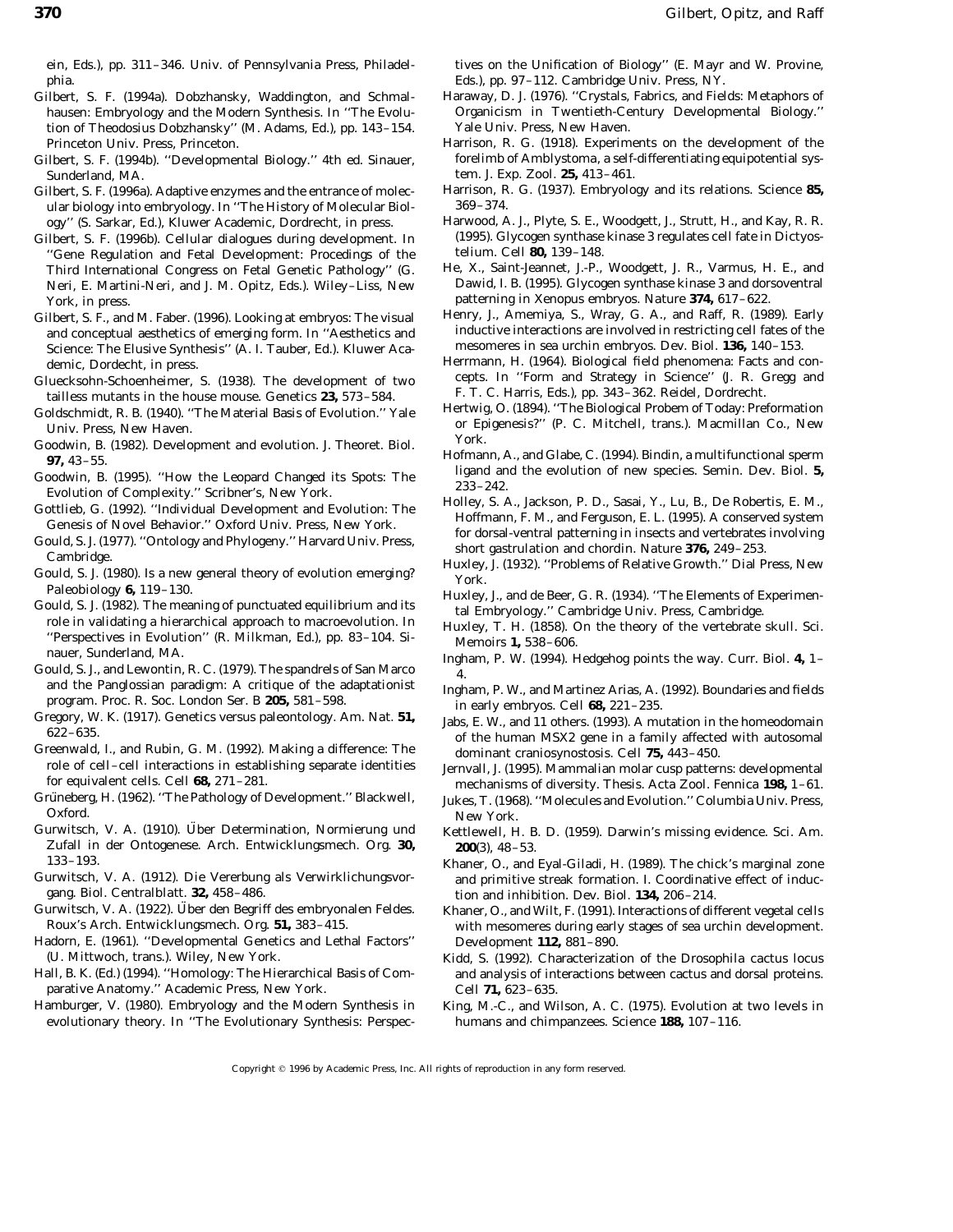- branchial region of the vertebrate head. *Trends Genet.* **9,** 106– New York.
- Lammer, E. J., and Opitz, J. M. (1986). The DiGeorge anomaly as *Genet.* **21,** 1–11.
- Laufer, E., Nelson, C. E., Johnson, R., Morgan, B. A., and Tabin, C. development. *Birth Defects Orig. Artic. Ser.* **29,** 1–34. oping limb bud. *Cell* **79,** 993–1003. ogy'' (M. Locke, Ed.), pp. 1–27. Academic Press, New York.
- *Drosophila. Nature* **276,** 565–570. paleontology. *Nature* **115,** 961–963.
- in *Drosophila. Cold Spring Harbor Symp. Quant. Biol.* **50,** 155– brate Skeleton.'' Taylor, London.
- from the Marine Biological Laboratories, Woods Hole, Massachu- limbs. *Curr. Biol.* **4,** 671–675.
- ogy, 1880–1915.'' Johns Hopkins Univ. Press, Baltimore. *Nature* **374,** 350–353.
- Malicki, J., Cianetti, L. C., Peschle, C., and McGinnis, W. (1992). Paul, D. B. (1988). The selection of ''survival of the fittest.'' *J. Hist.* Human HOX4B regulatory element provides head-specific ex- *Biol.* **21,** 411–424.
- homeodomain protein functions. *Development Suppl.* 61–71. *ment* **121,** 755–765.
- 
- McGinnis, N., Kuziora, M. A., and McGinnis, W. (1990). Human gene in mice and *Aniridia* in humans. *Science* **265,** 785–789.
- McGinnis, W., and Krumlauf,R. (1992). Homeobox genes and axial in press.
- McMahon, A. P., and Moon, R. T. (1989). Ectopic expression of the tion.'' Macmillan Co., New York.
- Mitman, G., and Fausto-Sterling, A. (1992). Whatever happened to of developmental constraint. *In* "New Perspectives in Evolution" Right Tool for the Right Job: At Work in Twentieth-Century Life New York. Sciences,'' (A. E. Clarke and J. H. Fujimura, Eds.), pp. 172–197. Reidl, R. (1978). ''Order in Living Organisms: A Systems Analysis Princeton Univ. Press, Princeton. **of Evolution'' (R. P. S. Jefferies, trans.**). Wiley, New York.
- 
- Morgan, T. H. (1926a). ''The Theory of the Gene.'' Yale Univ. Press, 643–644.
- 
- Morgan, T. H. (1932a). The rise of genetics. *Science* **76,** 261–288. *2,* which acts as a selector gene. *Cell* **75,** 1333–1349.
- 
- 
- Y., and Wang, X. (1994). Co-evolution of ligand-receptor pairs. Press, Cambridge.
- Needham, J. (1931). ''Chemical Embryology.'' Cambridge Univ. Arnold, H.-H., and Jaenisch, R. (1993). MyoD or myf-5 is required
- Needham, J. (1950). ''Biochemistry and Morphogenesis.'' Cam- muscle. *Cell* **75,** 1351–1359.
- Niswander, L., Jeffrey, S., Martin, G. R., and Tickle, C. (1992). A of Theodor Boveri and his students. *Roux's Arch. Dev. Biol.* **203,** positive feedback loop coordinates growth and patterning in the 295–297.
- Oliver, G., Wright, C. V. E., Hardwicke, J., and De Robertis, E. M. morphogenetic field in *Xenopus laevis. Dev. Biol.* **140,** 328–336. limbs of *Xenopus* and mouse embryos. *Cell* **55,** 1017–1024. *Semin. Dev. Biol.* **5,** 303–310.
- Krumlauf, R. (1993). *Hox* genes and pattern formation in the Ohno, S. (1960). ''Evolution by Gene Duplication.'' Springer-Verlag,
	- 112. Opitz, J. M. (1985). The developmental field concept. *Am. J. Med.*
	- a developmental field effect. *Am. J. Med. Genet.* **2,** 143–150. Opitz, J. M. (1993). Blastogenesis and the primary field in human
	- (1994). Sonic hedgehog and Fgf-4 act through a signalling cascade Oppenheimer, J. M. (1966). The growth and development of develand feedback loop to integrate growth and patterning of the devel- opmental biology. *In* ''Major Problems in Developmental Biol-
- Lewis, E. B. (1978). A gene complex controlling segmentation in Osborn, H. F. (1925). The origin of species as revealed by vertebrate
- Lewis, E. B. (1985). Regulation of the genes of the bithorax complex Owen, R. (1848). ''On the Archetype and Homologies of the Verte-
- 164. Panganiban, G. E. F., Nagy, L., and Carroll, S. B. (1994). The role Lillie, F.R. (1898). Adaptation in cleavage. *In* ''Biological Lectures of the *distal-less* gene in the development and evolution of insect
- setts." pp. 43–67. Ginn, Boston. Parr, B. A., and McMahon, A. P. (1995). Dorsalizing signal Wnt-7a Maienschein, J. (1991). ''Transforming Traditions in American Biol- required for normal polarity of D-V and A-P axes of mouse limb.
	-
- pression in *Drosophila* embryos. *Nature* **358,** 345–347. Pierce, S. B., and Kimelman, D. (1995). Regulation of Spemann Manak, J. R., and Scott, M. P. (1994). A class act: Conservation of organizer formation by the intracellular kinase Xgsk-3. *Develop-*
- Mayr, E. (1966). ''Animal Species and Evolution.'' Harvard Univ. Quiring, R., Walldorf, U., Kloter, U., and Gehring, W. J. (1994). Press, Cambridge. Homology of the *eyeless* gene of *Drosophila* to the *Small eye*
	- *Hox 4.2* and *Drosophila Deformed* encode similar regulatory Raff, R. A. (1996). ''The Shape of Life. Genes, Development, and specificities in *Drosophila* embryos and larvae. *Cell* **63,** 969–976. the Evolution of Animal Form.'' Univ. of Chicago Press, Chicago,
	- patterning. *Cell* **68,** 283–302. Raff, R. A., and Kaufman, T. C. (1983). ''Embryos, Genes, and Evolu-
	- proto-oncogene int-1 in *Xenopus* embryos leads to duplication Raff, R. A., Wray, G. A., and Henry. J. J. (1991). Implications of of the embryonic axis. *Cell* **58,** 1075–1084. radical evolutionary changes in early development for concepts Planaria? C. M. Child and the physiology of inheritance. *In* ''The (L. Warren and M. Meselson, Eds.), pp. 189–207. Wiley–Liss,
		-
- Monod, J. (1971). ''Chance and Necessity.'' Knopf, New York. Riddihough, G. (1992). Homing in on the homeobox. *Nature* **357,**
- New York. The Contract of the Contract of Rijli, F. M., Mark, M., Lakkaraju, S., Dierlich, A., Dollé, P., and Morgan, T. H. (1926b). The genetics and physiology of develop- Chambon, P. (1993). A homeotic transformation is generated in ment. *Am. Nat.* 60, 489-515. the rostral branchial region of the head by the disruption of *Hoxa-*
- Morgan, T. H. (1932b). ''The Scientific Basis of Evolution.'' Norton, Roth, V. L. (1984). On homology. *Biol. J. Linn. Soc.* **22,** 13–29.
- New York. Roux, W. (1895). Einleitung. *Roux's Arch. Entwicklungsmech. Org.* Morgan, T. H. (1934). ''Embryology and Genetics.'' Columbia Univ. **1,** 1–42. Translated (W. M. Wheeler) as The problems, methods, Press. New York. **And Scope of developmental mechanics. Reprinted in Maien-**Moyle, W. R., Campbell, R. K., Myers, R. V., Bernard, M. P., Han, schein, J. (1986) ''Defining Biology,'' pp. 107–148. Harvard Univ.
	- *Nature* **368,** 251–255. Rudnicki, M. A., Schnegelsberg, P. N. J., Stead, R. H., Braun, T., Press, Cambridge. in a functionally redundant manner for the formation of skeletal
	- bridge Univ. Press, Cambridge. Sander, K. (1994). Of gradients and genes: Developmental concepts
	- vertebrate limb. *Nature* **371,** 609–612. Sater, A. K., and Jacobson, A. G. (1994). Restriction of the heart

(1988). A gradient of homeodomain protein in developing fore- Scambler, P. J. (1994). DiGeorge Syndrome and related birth defects.